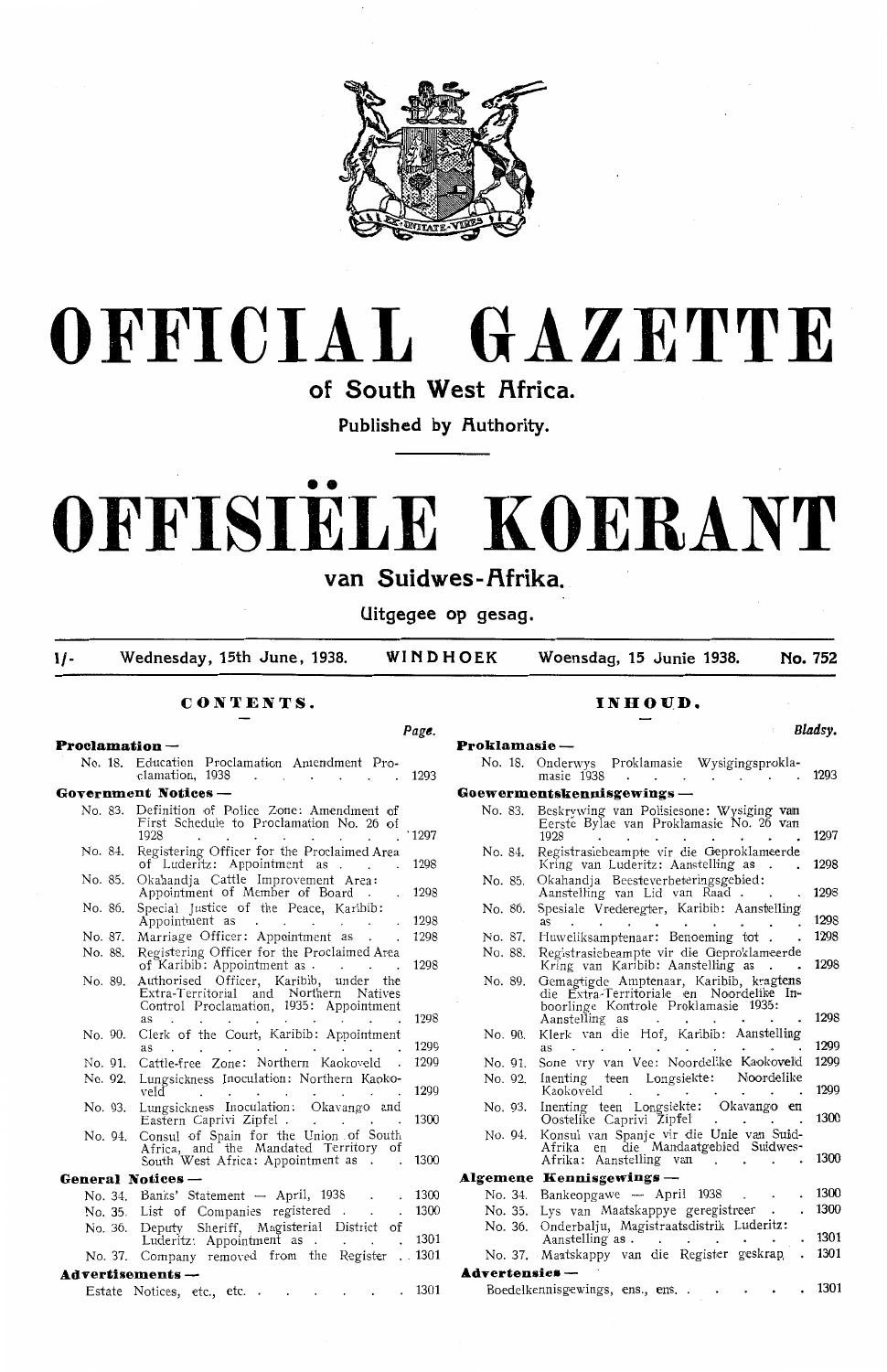#### **PROCLAMATION**

#### **By** HIS HONOUR DAVID GIDEON CONRADIE, ADMINISTRATOR OF. SOUTH WEST AFRICA.

No. 18 of 1938.]

"Scales of salaries: Farm Schools.

WHEREAS it is desirable further *to* amend the law relating *to* public education;

NOW THEREFORE, under and by virtue of the powers in me vested, I do hereby proclaim, declare and make known as follows:-

1. In this proclamation the expression "the principal proclamation" shaH mean the Education PPoclamation, 1926 (Proclamation No. 16 of 1926), as amended from time to time.

2. Section *fifty* of the principal proclamation is hereby amended by the addition of the following words at the end thereof: "Where such teacher is transferred as aforesaid his salary shal'l be determined *mutatis mutandis* in accordance with the rules laid down in section *seventy-six*, provided that the Director may for the purpose of fixing his salary disregard the whole or any portion of his experience."

3. (1) Section *sixty-six* of the principal proclamation is hereby repeated and the following section substituted there $for:$ 

"Scal\_es of 66. Subject to the provisions of section *sixty-* ;:~:':h;;; *filce* the scal,es of salaries laid down in this Chapter and to whom shall be of application to all teachers who are in applicable. the servioe of the Department on the first day of April, 1938, or who shall be appointed to the said<br>service thereafter.''

(2) Notwithstanding anything contained in sub-section (1) hereof, it is provided that no teacher who was in the<br>service of the Department on the first day of April, 1938, shall suffer any diminution of salary or of incremental prospect by the introduction of any new scaie of salary put in force as from the said date, as compared with the scale on which he was serving up to and before the said date.

4. Section *sixty-seven* of the principal proclamation is hereby repealed and the following new section substituted therefor:-

| ١f | 67.                          | The scales of annual salaries for teachers<br>in Farm Schools shall be as detailed hereunder:— |                                                             |
|----|------------------------------|------------------------------------------------------------------------------------------------|-------------------------------------------------------------|
|    | Grade of<br>Teacher.         | Men.                                                                                           | Women.                                                      |
|    | Grade A.                     | $£150$ rising by an-<br>nual increments of nual increments of<br>£10 to £200.                  | £120 rising by an-<br>£7.10 to £150.                        |
|    | Grade B.                     | £195 rising by an-<br>nual increments of<br>£10 to £245.                                       | £150 rising by an-<br>nual increments of<br>£7.10 to £180.  |
|    | Grade C, D<br>or $E_{\rm r}$ | £250 rising by an-<br>nual increments of<br>£10 to £300.                                       | £180 rising by an-<br>nual increments of<br>£7.10 to £210." |
|    |                              |                                                                                                |                                                             |

5. Section *sixty-eight* of the principal proclamation is hereby repealed and the following section substituted therefor:-·

"Scales of salaries: Primary<br>Schools. 68. (1) The scales of annual salaries for assistant teachers in Primary Schools shall be as detailed hereunder:-

#### **PROKLAMASIE** VAN SY EDELE DAVID GIDEON CONRADIE, **ADMINISTRATEUR VAN SUIDWES-AFRIKA.**

No. 18 van 1938.]

 $\frac{qS}{P}$ 

NADEMAAL dit wenslik is om die wet met betrekking tot openbare onderwys verder te wysig;

SO IS DIT dat ek, op grond van en kragtens die bevoegdhede my verleen, hiermee proklameer, verklaar **e**n as<br>volg bekendmaak:—

1. In hierdie Proklamasie beteken die uitdrukking "die hoofproklamasi•e" die Onderwysproklamasie 1926 (Proklamasie No. 16 van 1926), soos van tyd tot tyd gewysig.

2. Artikel vyftig van die· hoofproklamasie word hiermee gewysig deur die volg,ende woo11de aarn die end daarvan *te*  voeg: "Wanneer so 'n onderwyser verplaas word soos voor-<br>meld word sy salaris *mutatis mutandis* vasgestel in ooreen-<br>stemming met die reëls wat in artikel *ses-en-sewentig* neergelê is, met dien verstande dat die Di•rekteur, vir die doel-<br>eindes om sy salaris vas te stel, die hele of enige gedeelte<br>van sy ondervinding kan veronagsaam.

3. (1) Artikel *ses-en-sestig* van die hoofproklamasie<br>word hiermee herroep en deur die volgende artikel vervang: vSalarisskale: 66. Onderhewig aan die bepalings van artikel en wanneer vyf-en-sestig is die salarisskale in hierdie hoofstuk<br>en op wie vyf-en-sestig is die salarisskale in hierdie hoofstuk<br>en vasgestel van toepassing op ie vyf-en-sestig is die salarisskale in hierdie hoofstuk <sup>o</sup> epaslik. vasgestel van toepassing op iedere onderwyser wat in diens van die Departement op die eerste dag<br>van April 1938 is of wat in die gemelde diens daarna aangestel word."

Nieteenstaande enigiets in subartikel (1) hiervan vervat, word bepaal dat geen onderwyser wat in die diens van die Departement op die eerste dag van April 1938 was, enige<br>vermindering van salaris of van verhogingsverwagting moet ly deur die invoering van enige nuwe salarisskaal wat in werking tree vanaf die vermelde datum, as vergeleke met die skaal waarop hy gedien het tot en voor die bedoelde<br>datum.

4. Artikel *sewe-~n-sestig* van die hoofproklamasie word hiermee herroep en deur di•e volgende nuwe artikel vervang :-

| alarisskale: |                                                     |  |  | 67. Die skale van jaarlikse salarisse vir onder- |  |  |
|--------------|-----------------------------------------------------|--|--|--------------------------------------------------|--|--|
| aasskole.    | wysers in plaasskole is soos hieronder in besonder- |  |  |                                                  |  |  |
|              | hede vermeld: $-$                                   |  |  |                                                  |  |  |

| Graad van<br>onderwyser: | Manne:                                                                 | Vroue:                                                                                  |
|--------------------------|------------------------------------------------------------------------|-----------------------------------------------------------------------------------------|
| Graad A.                 | $£150$ met jaarlikse<br>verhogings van £10<br>opklimmende tot<br>£200. | £120 met jaarlikse<br>verhogings<br>van<br>£7.10.0 opklimmen-<br>de tot $\pounds$ 150.  |
| Graad B.                 | £195 met jaarlikse<br>verhogings van £10<br>opklimmende tot<br>£245.   | $£150$ met jaarlikse<br>verhogings van<br>$£7.10.0$ opklimmen-<br>de tot $\pounds$ 180. |
| Graad C,<br>D of E.      | £250 mit jaarlikse<br>verhogings van £10<br>opklimmende tot<br>£300.   | $£180$ met jaarlikse<br>verhogings van<br>£7.10.0 opklimmen-<br>de tot $\pounds 210."$  |

5. Artikel *agt-en-sestig* van die hoofproklamasie word<br>hiermee herroep en deur die volgende artikel vervang:—

**'1 Salarisskale:**  Primêre<br>skole. 68. (1) Die skale van jaarlikse salarisse vir<br>assistent onderwysers in Primêre skole is soos hierassistent onderwysers in Primere<br>onder in besonderhede vermeld:---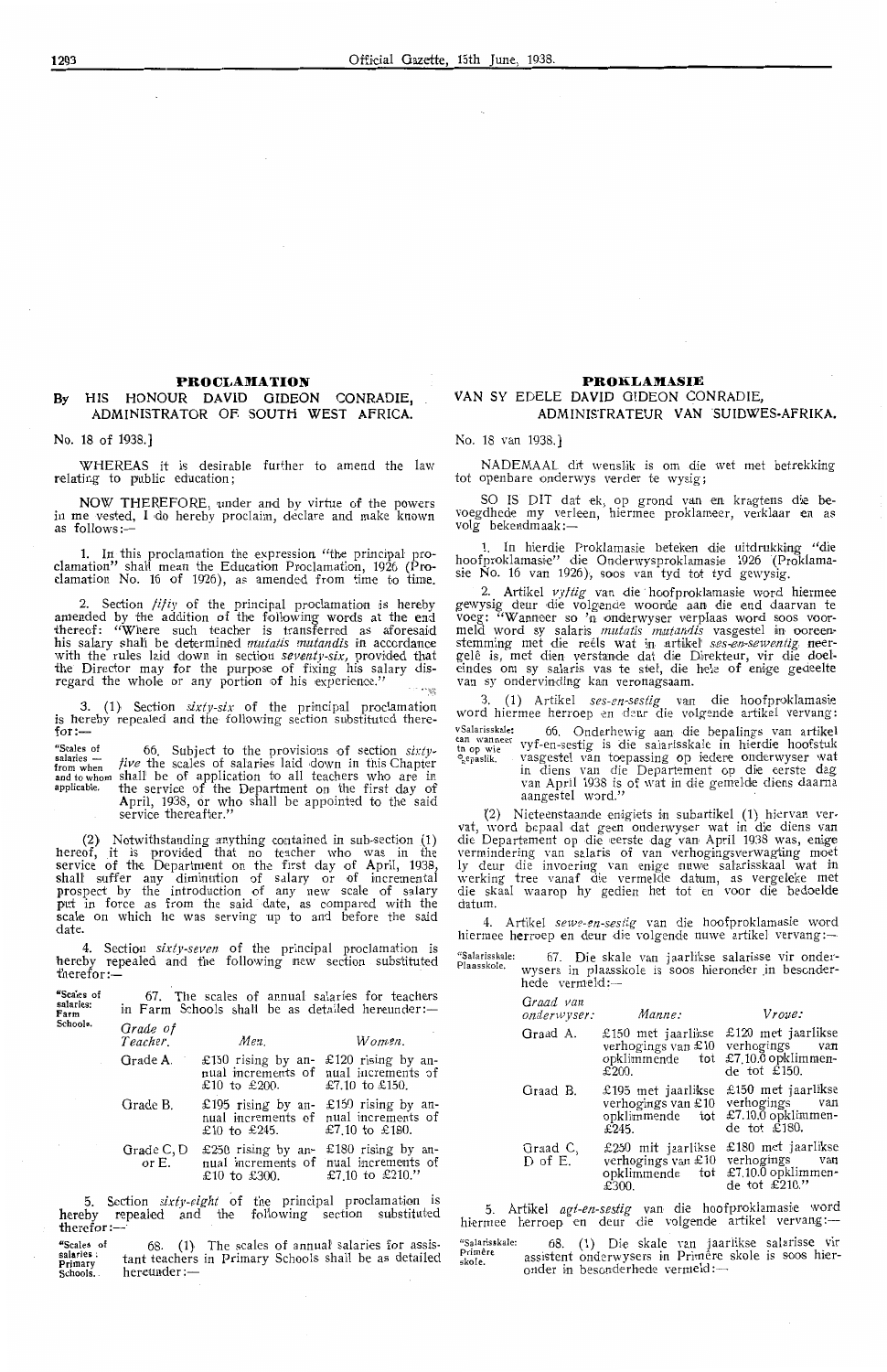| Grade of<br>Teacher. | Men.                                                  | Women.                                                                        |
|----------------------|-------------------------------------------------------|-------------------------------------------------------------------------------|
| Grade A.             | £225 rising by an- £180 rising by an-<br>£15 to £450. | nual increments of nual increments of<br>£10 to £340.                         |
| Grade B.             | $\pounds270$ rising by an-<br>£15 to £450.            | £200 rising by an-<br>nual increments of nual increments of<br>£10 to £340.   |
| Grade C, D<br>or E.  | £315 rising by an-<br>£15 to £450.                    | $£220$ rising by an-<br>nual increments of mual increments of<br>£10 to £340. |

(2} The scales of annual; salaries for principal teachers of Primary Schools shall be as detailed here-<br>under, varying, according to the following table, with the established enrolment of pupils:-

| enrolment.                                     | Men.                                                                                                         | Women.                                                                                                                         |
|------------------------------------------------|--------------------------------------------------------------------------------------------------------------|--------------------------------------------------------------------------------------------------------------------------------|
| 500 or more<br>pupils                          | $£500$ rising<br>by annual in-<br>crements of<br>£20 to £700.                                                | $£350$ rising<br>by annual in-<br>crements<br>οf<br>£15 to £500.                                                               |
| From 300 up<br>and $im-$<br>to<br>cluding 499. | £450 $\frac{1}{2}$ rising<br>by annual in-<br>crements of<br>£20 to £650.                                    | $£325$ rising<br>by annual in-<br>crements of<br>£15 to £475.                                                                  |
| and in-<br>to<br>cluding 299.                  | $\pounds 400$ rising<br>by annual in-<br>crements of<br>£20 to £600.                                         | $\text{\pounds}300$ rising<br>by annual in-<br>crements of<br>£15 to £450.                                                     |
| to<br>cluding 199.                             | £350 rising<br>by annual in-<br>crements of<br>£20 to £550.                                                  | $£275$ rising<br>by annual in-<br>crements of<br>£15 to £425.                                                                  |
| From 50 up<br>to and in-<br>cluding 99.        | As laid down in sub-<br>teachers, with an addition<br>of $£50$ per annum in the<br>in the<br>annum<br>women. | section (1) for assistant<br>case of men, and £30 per<br>case<br>of                                                            |
| Less than 50.                                  | As laid down<br>annum in the case<br>women."                                                                 | in sub-<br>section (1) for assistant<br>teachers with an addition<br>of £30 per annum in the<br>case of men, and £20 per<br>of |
|                                                | Class of Established<br>Class III. From 100 up                                                               | Class II. From 200 up<br>and in-                                                                                               |

6. Section *sixty-nine* of the priincipal proclamation is hereby repealed and the following section substituted therefor:~

"Scales of 69. (1) The scales of annual salaries for assis-<sup>salaries :</sup><br>High Schools tant teachers in Secondary Schools graded as High<br>and Secon• Schools and in Secondary Schools not graded as High dary Schools. Schools employed mainly in .standards below the seventh standard shall be the same as the scales for assistant teachers in Primary Schools, as laid down in sub-section (1) of section *sfrty-eight.* 

> (2} The scales of annual salaries for assistant teachers in Secondary Schools graded as High Schools and in Secondary Schools not graded as High Schools employed mainly in standards above the<br>sixth standard shall be as detailed hereuner:—

| Class of |                         |      |        |
|----------|-------------------------|------|--------|
|          | Teacher, Qualification. | Men. | Women. |

Class **A.** An approved course of study extending over a<br>period of two years<br>after the attainment of the Matriculation Standard. £245 rising by annual increments of £15 to £515. £200 rising by annual increments of £10 to £350.

| Graad van<br>onderwyser: | Manne:                                                                  | Vroue:                                                                    |
|--------------------------|-------------------------------------------------------------------------|---------------------------------------------------------------------------|
| Graad A.                 | £225 met jaarlikse<br>verhogings van £15<br>opklimmende<br>tot<br>£450. | $£180$ met jaarlikse<br>verhogings van £10<br>opklimmende<br>tot<br>£340. |
| Graad B.                 | £270 met jaarlikse<br>verhogings van £15<br>opklimmende<br>tot<br>£450. | £200 met jaarlikse<br>verhogings van £10<br>opklimmende<br>tot<br>£340.   |
| Graad C,<br>$D$ of $E$ . | £315 met jaarlikse<br>verhogings van £15<br>opklimmende<br>tot<br>£450. | $£220$ met jaarlikse<br>verhogings van £10<br>opklimmende<br>tot<br>£340. |

(2) Die skale van die jaarlikse salarisse van<br>hoofonderwysers van primêre skole is soos "hieronder in besonderhede vermeld en verskil, volgens die volgende tabel, met die vaste inskrywing **van**<br>leerlinge:—

| skool:              | Klas van Vaste In-<br>skrywing:                   | Manne:                                                                            | Vroue:                                                                                                                     |
|---------------------|---------------------------------------------------|-----------------------------------------------------------------------------------|----------------------------------------------------------------------------------------------------------------------------|
| Klas I<br>spesiaal: | 500 of meer<br>leerlinge.                         | £500 met<br>jaarlikse ver-<br>hogings van<br>£20 opklim-<br>mende<br>tot<br>£700. | £350 met<br>jaarlikse ver-<br>hogings van<br>£15 opklim-<br>mende<br>tot<br>£500.                                          |
| Klas I.             | Van 300 tot<br>met 499<br>en<br>leerlinge.        | £450 met<br>iaarlikse ver-<br>hogings van<br>£20 opklim-<br>mende<br>tot<br>£650. | $£325$ met<br>jaarlikse ver-<br>hogings van<br>£15 opklim-<br>mende<br>tot<br>£475.                                        |
| Klas II.            | Van 200 tot<br>en met 299<br>leerlinge.           | £400 met<br>jaarlikse ver-<br>hogings van<br>£20 opklim-<br>mende tot<br>£600.    | £300 met<br>jaarlikse ver-<br>hogings van<br>$£15$ opklim-<br>mende<br>tot<br>£450.                                        |
|                     | Klas III. Van 100 tot<br>en met 199<br>leerlinge. | £350 met<br>jaarlikse ver-<br>hogings van<br>£20 opklim-<br>mende<br>tot<br>£550. | $£275$ met<br>jaarlikse ver-<br>hogings van<br>$£15$ opklim-<br>mende<br>tot<br>£425.                                      |
| Klas<br>IV A.       | Van 50<br>tot<br>met 99<br>en<br>leerlinge.       | Soos in subartikel (1) vir<br>assistent-onderwysers<br>'n vrou.                   | be-<br>paal met 'n toevoeging<br>van £50 per jaar in die<br>geval van 'n man en £30<br>per jaar in die geval van           |
| Klas<br>IV B.       | Minder as 50.                                     | assistent-onderwysers<br>geval van 'n man en<br>n vrou."                          | Soos in subartikel (1) vir<br>be-<br>paal met 'n toevoeging<br>van £30 per jaar in die<br>£20<br>per jaar in die geval van |

6. Artikel *nege-en-sestig* van die hoofproklamasie word<br>hiermee herroep en deur die volgende artikel vervang:—

"Salarisskale: 69. (1) Die skale van die jaarlikse salarisse<br>Hoëreskole vir assistent onderwysers in sekundêre skole gegra-<br>en sekundêre deer as hoëre skole en in sekundêre skole nie as hoëre skole gegradeer nie, hoofsaaklik diensdoende in standerds benede die sewende standerd is dieselfde as die skale vir assistent onderwysers **in** primêre skole soos vasgestel in subartikel (1) van artikel *agt-en-sestig.* 

> (2) Die skale van jaarlikse salarisse vir as-<br>sistent onderwysers in sekundêre skole gegradeer<br>as hoëre skole en in sekundêre skole nie as hoëre skole gegradeer nie, hoofsaaklik diensdoende in standerds bo die sesde standerd is soos hieronder in besonderhede vermeld:--

| Klas van Kwalifi-<br>onderwyser: kasie: |                                                                                        | Manne:                                                                                                                                                         | Vroue: |
|-----------------------------------------|----------------------------------------------------------------------------------------|----------------------------------------------------------------------------------------------------------------------------------------------------------------|--------|
|                                         | Klas A. 'n Goedge- £245 met £200 met<br>het as die £515.<br>matrikulasie-<br>standerd. | keurde stu- jaarlikse ver- jaarlikse ver-<br>diekursus wat hogings van hogings van<br>twee jaar ver- £15 opklim- £10 opklim-<br>der geloop mende tot mende tot | £350.  |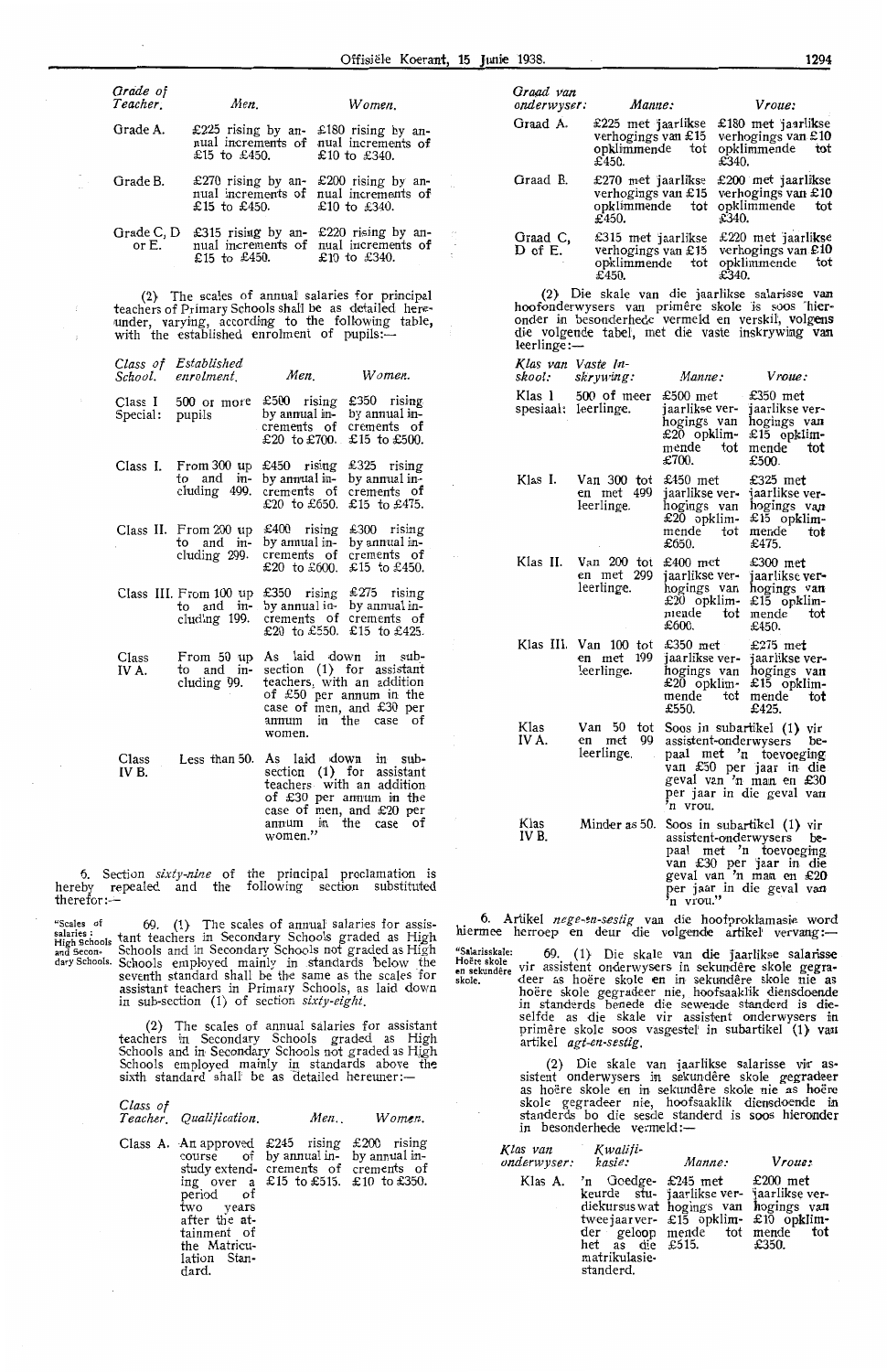1295 Official Gazette, 15th June, 1938.

*Class of. Teach.er. Qualification. Men. Womiin.*  Class B. An approved  $£280$  rising  $£240$  rising course of by annual instudy extend- crements of crements of ing over a £ 15 to £550. £ 10 to £420. period of three years after the attainment of the Matriculation Standard. Class C. An approved  $£330$  rising  $£270$  rising course of by annual instudy extend- crements of crements of i'ng over a · £15 *to* £600. £10 *to* £450. period of four years after the attainment of the Matriculation Standard. Class D. An approved  $\pounds 380$  rising  $\pounds 300$  rising course of by annual in-

study extend- crements of crements of ing over a £ 15 to £620. £ 10 to £460. period of five years after the attainment of the Matriculation Standard.

The classification of teachers in the abovementioned classes, and the approval of courses of study shall be matters for the decision of the Director, and his decision shall be final.

In regard to the said classification the provisions of section *sixty-four* shaH not apply.

(3} At the end of the first quarter in every year, the Director shall decide, in regard to every assistant teacher employed in a Secondary School, whether such assistant teacher shall, from the com-<br>mencement of the next quarter, be deemed to be employed mainly in standards below the seventh standard or in standards above the sixth standard.<br>In making- such decision the Director shall have<br>regard to the time actually devoted by the teacher to teaching in the higher and lower standards,<br>respectively, during the preceding four quarters, The decision of the Director shall be final.

(4) The scales of annual salaries for principal teachers of Secondary Schools not graded as High School~ shall be as detailed hereunder:

- (a) As for principal teachers of Primary Schools, with an addition of £125 per annum, where the pupils in the seventh and eighth standards combined do not number more than 20.
- (b) As for principal teachers of Primary Schools, with an addition of £150 per annum, where the pupils in the seventh and eighth standards combined number more than 20 but less than 40.
- (c) As for principal teachers of Primary Schools, with an addition of £175 per annum, where the number of pupils in the seventh and eighth standards combined number 40 or more.

(5} The scales of annual' salaries for prindp1l . teachers of High Schools shall be as detailed here $under: -$ 

|       | Class of Established<br>Teacher enrolment. | Men.                                                                                                                                                                                                              | Women.                                                                           |
|-------|--------------------------------------------|-------------------------------------------------------------------------------------------------------------------------------------------------------------------------------------------------------------------|----------------------------------------------------------------------------------|
|       | Class A. 175 pupils                        | £700 rising £475 rising<br>or more. by annual in- by annual in-<br><b>Example 2.1 Contract Crements</b> of crements of<br>$\text{\pounds}20$ to $\text{\pounds}900$ . $\text{\pounds}15$ to $\text{\pounds}625$ . |                                                                                  |
| J. Gr | Class B. Less than                         | 175 pupils. by annual in- by annual in-                                                                                                                                                                           | £650 rising £425 rising<br>crements of crements of<br>£20 to £850. £15 to £575." |

| Klas van<br>onderwyser kasie. | Kwalifi-                                                                                                                          | Manne.                                                                                      | Vroue.                                                                              |
|-------------------------------|-----------------------------------------------------------------------------------------------------------------------------------|---------------------------------------------------------------------------------------------|-------------------------------------------------------------------------------------|
| Klas B.                       | 'n Goedge-<br>keurde stu-<br>diekursus wat<br>drie jaar ver-<br>der geloop<br>het as die<br>matrikulasie-<br>standerd.            | £280 met<br>jaarlikse ver-<br>hogings van<br>£15 opklim-<br>mende tot<br>£550.              | $£240$ met<br>jaarlikse ver-<br>hogings van<br>£10 opklim-<br>mende<br>tot<br>£420. |
| Klas C                        | Goedge-<br>'n<br>keurde stu-<br>diekursus wat<br>vier jaar ver-<br>der geloop<br>het as di <b>e</b><br>matrikulasie-<br>standerd. | £330 met<br>jaarlikse ver-<br>hogings van<br>£15 opklim-<br>mende tot mende<br>£600.        | $£270$ met<br>jaarlikse ver-<br>hogings van<br>$£10$ opklim-<br>tot<br>£450.        |
| Klas D.                       | 'n Goedge-<br>keurde stu-<br>diekursus wat<br>vyf jaar ver-<br>het as die<br>matrikulasie-<br>standerd.                           | £380 met<br>jaarlikse ver-<br>hogings van<br>$£15$ opklim-<br>der geloop mende tot<br>£620. | £300 met<br>jaarlikse ver-<br>hogings van<br>$£10$ opklim-<br>mende<br>tot<br>£460. |

Die indeling van onderwysers in bogenoemde klasse en die goedkeuring van die studiekursusse sal berus by die Direkteur alleen en sy beslissing sal finaal wees.

Ten aansien van die bedoelde indeling *is* die bepalings van artikel vier-en-sestig nie van toepassing nie.

(3) Aan die end van die eerste kwartaal van<br>•elke jaar beshis die Direkteur in die geval van<br>•iedere assistent onderwyser in diens in 'n sekundêre skool of sulke assistent onderwyser vanaf die begin<br>van die volgende kwartaal' beskou sal word as<br>hoofsaaklik diensdoende in standerds benede die sewende standerd dan of hy beskou sal word as<br>hoofsaaklik diensdoende in standerds bo die sesde standerd. Wanneer hy so beslis neem die Direkteur in aanmerking die tyd werklik deur die onderwyser bestee aan die gee van onderrig in die hoëre en laere standerds respektieflik gedurende die voor- afgaande vier kwartale. Die beslissi:ng van die Direkteur is finaal.

(4) Die skale van die jaarlikse salarisse vir hoofonderwysers van sekundêre shole nie as hoëre skole gegradeer nie is soos hieronder in besonderhede vermeld:-

- (a} Soos vir hoofde van Primere skole, met 'n toevoeging van £125 per jaar indien die aantal leerlinge in die sewende en agste standerds tesame nie meer as 20 is nie.
- (b) Soos vir hoofde van Primere skole, met 'n toevoeging van £150 per jaar, mits .die aantal leerlinge in die sewende en agste standerds tesame meer as 20 maar minder as 40 is.
- (c) Soos vir hoofde van Primere sko1e, met 'n toevoeging van £175 per jaar, mits die aantal leerlinge in die sewende en agste stand<del>e</del>rds tesame 40 of meer is.

(5) Die skale van jaarlikse salarisse vir hoofonderwysers van hoer skole is soos hieronder in besonderhede vermeld:-

*Klas van V aste in-*

|         | skool: skrywing:                                                                                                        | Manne:                                                                                                                                        | Vroue:                                                                             |
|---------|-------------------------------------------------------------------------------------------------------------------------|-----------------------------------------------------------------------------------------------------------------------------------------------|------------------------------------------------------------------------------------|
|         | Klas A. 175 leerlinge<br>of meer.<br>$\mathcal{A}=\{x_1,\ldots,x_n\}$ , where $\mathcal{A}$<br><b>Contract Contract</b> | £700 met<br>jaarlikse ver-<br>hogings van<br>$\text{\pounds}20$ opklim-<br>mende tot<br>£900                                                  | $£475$ met<br>jaarlikse ver-<br>hogings van<br>$£15$ opklim-<br>mende tot<br>£625. |
| Klas B. | Minder as                                                                                                               | $\pounds 650$ met $\pounds 425$ met<br>175 leerlinge. jaarlikse ver-<br>hogings van<br>$£20$ opklim-<br>mende tot<br>£850.<br><b>Contract</b> | jaarlikse ver-<br>hogings van<br>$£15$ opklim-<br>mende tot<br>£575."              |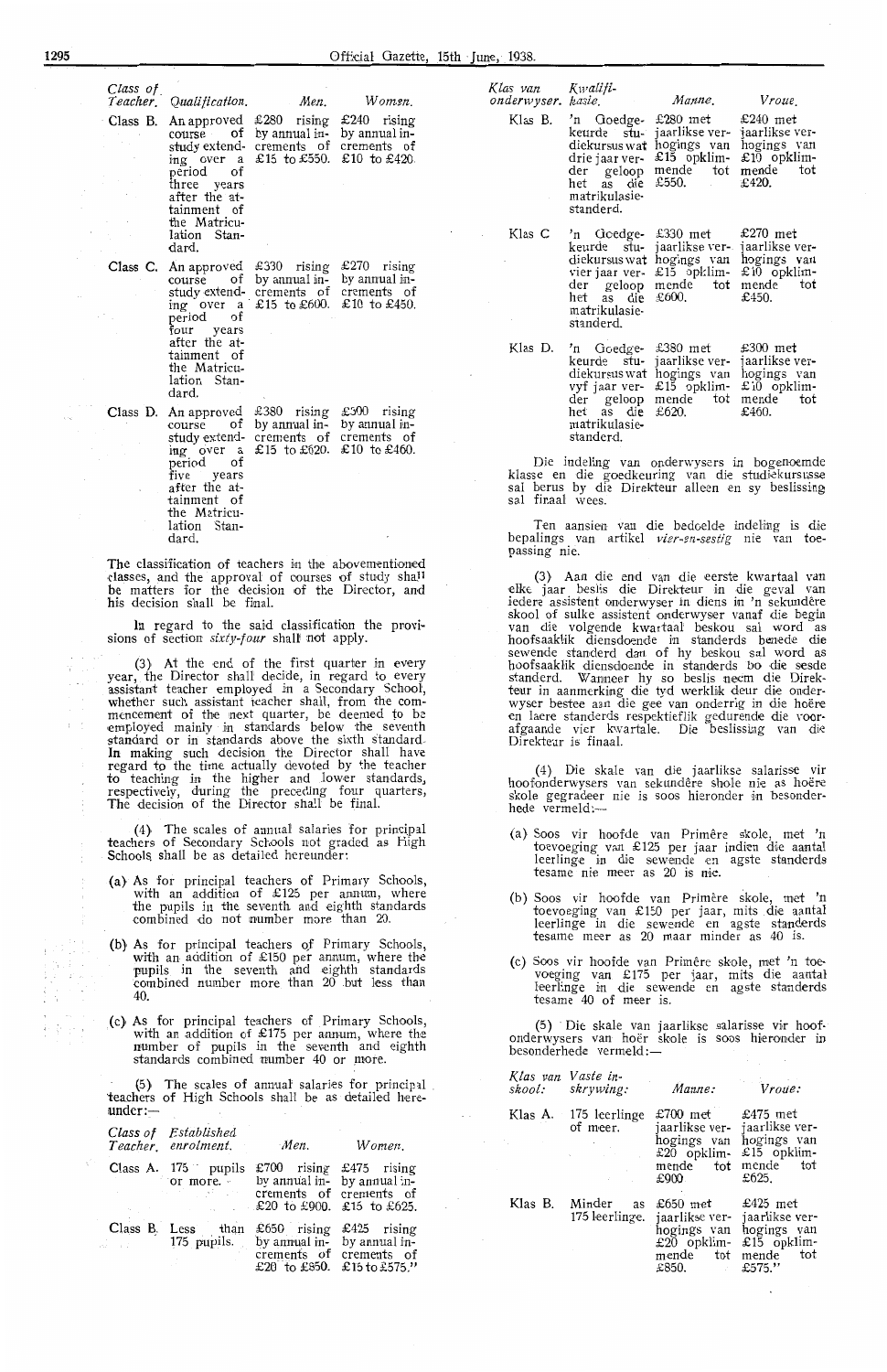7. Section *seventy-five* of the principal proclamation is hereby repeaLed and the following section substituted therefor:-

"Addition to 75. The addition made to the salary of a **salaries of** • . l . . principal pnncrpa teacher of a Pnmary School, acoordmg to teachers of the established enrolment of the pupils in the school. Primary and in terms of sub-section (2) of section *sixty-eight*  $s_{\text{chools an}}$  in the case of Class IV A and Class IV B schools, integral part and similarly the addition made to the salary of a<br>of salary. principal teacher of a Secondary School in terms of sub-section (4) of section *sixty-nine*, shall for all purposes, including calculation of pension contributions, pension and territorial allowance, be deemed<br>to be an integral part of the salary of the principal teacher."

8. Section *seventy-six* of the principal proclamation is hereby repealed and the following section substituted hereby<br>therefor:

**"'Fixing of teacher's salary.** 

76. (1) The salary of a teacher entering the service of the department shall be the minimum of service of the department shall be the minimum of the scale attached to the post to which he is appointed with the addition of one annual increment for every approved year of experience, provided that, where a teacher has been in receipt of a<br>salary applicable to a Primary School and is appointed in the Territory on a Secondary or Highschool scale, such teacher shall receive the minimum salary on such higher scale, or, where such teacher is already in receipt of a salary which exceeds such minimum, he shall be placed on the notch<br>on such scale which represents the first incremental stage above the salary which he received on the lower scale; provided further that, if such teacher's salary on the Primary School scale which would be applicable to him in the Territory would be<br>higher than it is on the Secondary or High School scale which 1s so applicable to him, such teacher shall be placed on such notch of the Secondary<br>or High School scale as would bring him above the notch on the Primary School scale which would be so applicable to him.

(2) If at any time any annual salary increment shall have been withheld from any teacher, the period as for which such increment was withheld shall not be considered for the purposes of this section as part of such teacher's experience."

**9.** Section *seventy-seven* of the principal proclamation is hereby repealed and the following section substituted **therefor:-**

**"'Fixing of salary in case** of promotion 'to higher **scale.**  77. A teacher on the fixed establishment of the Department who is promoted to a higher scale of payment shall receive initially the minimum of such<br>scale in salary, unless he is already in receipt of<br>a salary which exceeds such minimum, in which event he shall be placed on such notch of such higher scale as represents the first incremental stage above the salary which he was reoeiving. Thereafter\_ his incremental date for the purpose of future increment shall be the date of such promotion."

10. Sections *seventy-zight* and *seventy-nine* of the principal proclamation are hereby repealed.

11. Section *eighty\_* of the principal proclamation is hereby amended by the deletion of the words "the rules laid down<br>in section *seventy-six"* and the substitution therefor of the following words:-

"the following rules:

- (a} In case of promotion the rules laid down in section *seventy-seven* shall be followed.
- (b) Where a teacher has to be placed on a lower salary scale, the following rules shall apply:
	- (i) If such teacher is drawing on the higher scale a salary lower than the maximum of the lower scale on which he is to be placed, his salary will for the time remain as before and at the next incremental date he will be placed on the notch representing the next incremental stage on the lower scale.
	- (ii) If such teacher is drawing on the higher scale a salary higher than the maximum of the lower scale on which he is to be placed, he shall be placed on the maximum of such lower scale."

7. Artikel *vyf-en-sewentig* van die hoofproklamasie word<br>hiermee herroep en deur die volgende artikel vervang :-

**"Toevoeging aan salaris**  van hoof-**onderwyser van primere en sekund€:re**  skole 'n on- afskeidelike **deel van salaris.**  75. Die toevoeging wat ingevolge subartikel (2} van artikel *agt-en-sestig* in die geval van klas IV A en Klas IV B skole aan die salaris van 'n<br>hoofonderwyser van 'n primêre skool gemaak word volgens die vaste inskrywing van leerlinge in die skool, en insgelyks die toevoeging wat ingevolge subartikel (4) van artikel *negs-en-sestig* aan die<br>salaris van 'n boofonderwyser van 'n sekundêre salaris van 'n hoofonderwyser van 'n sekundêre<br>skool gemaak word, word vir alle doeleindes, met inbegrip van die berekening van pensioenbydrae, pensioen en gebiedstoelae, geag 'n onafskeibare deel van die salaris van die hoofonderwyser te wees."

8. Artikel *ses-en-s,gwentig* van die hoofproklamasie word<br>hiermee herroep en deur die volgende artikel vervang:-

"Vässtelling 76 (1) Die salaris van 'n onderwyser wat van die van 'n in diens tree van die departement sal die minimum onderwyser. van die skaal wees wat verbonde is aan die pos wat deur hom beklee sal word met die toevoeging<br>van een jaarlikse verhoging vir elke goedgekeurde jaar van sy ondervinding; met dien verstande dat<br>waar 'n onderwyser 'n salaris aan 'n Primêreskool verbonde ontvang het en in die Gebied op 'n Sekundêre of Hoerskool-skaal aangestel word, ontvang sodannige onderwyser die minimum salaris op sodanige hoer skaal, of waar sodanige onderwyser alreeds in ontvangs is van 'n salaris wat hoër<br>is as sodanige minimum, moet hy op die trap van<br>sodanige skaal geplaas word wat sou ooreenkom met een verhoging bo die salaris wat hy op die laer skaal ontvang het; met dien verstande verder dat indien sodanige onderwyser se salaris op 'n Primêreskool-skaal wat in die Gebied op hom van toepassing sou wees, hoër sou wees as die salaris op die Sekundêre of Hoërskool-skaal wat op hom van toepassing is word sodanige onderwyser op so-<br>danige trap van die Sekundêre of Hoërskool-skaal \_gepla,as as wat net hoer is as die trap op die Primêreskool-skaal wat op hom aldus van toepassing<br>sou wees.

> (2) Indien ter eniger tyd 'n jaarlikse salarisverhoging van 'n onderwyser teruggehou is, word die tydperk waarin sodanige verhoging teruggehou is, vir die doeleindes van hierdie artikel nie mee-<br>gereken as deel van sodanige onderwyser se ondervinding nie."

9. Artikel *sewe-en-sewentig* van die hoofproklamasie word hiermee herroep en vervang deur die volgende artikel:

~~;•;!f!~i~g . · 77. 'n Onderwyser op die vasiie diensstaat van in geval van die Departement wat bevorder word na ',n hoer bevordering salarisskaal, ontvang by die begin die minimum na'n hoër salaris op sodanige skaal tensy hy alreeds in ont-<br><sup>skaal</sup> vangs is van 'n salaris wat hoër is as sodanige minimum, in welke laaste geval hy op 'n trap van<br>sodanige hoër skaal geplaas word as wat ooreen<br>sou stem met een verhoging bo die salaris' wat hy ontvang het. Daarna val sy verhogingsdatum vir die doeleindes van toekomstige verhogings op die dag waarop hy bevordering ontvang het."

10. Artikels *agt-en-sewentig* en *nege-en-sewentig* van die hoofproklamasie word hiermee herroep . · · · · · ·

11. Artikel *tagtig* van die hoofproklamasie word hier-<br>mee gewysig deur skrapping van die woorde "die reëls deur artikel *ses-en-sewentig* neergele", en die vervanging daarvan<br>deur die onderstaande woorde:—

"die onderstaande reëls:-

- (a} In die geval van bevordering word die reels in artikel *sewe-en-sewentig* toegepas;
	- (b) Indien 'n onderwyser op 'n laer salarisskaal geplaas moet word, is die onderstaande reëls<br>van toepassing :-
	- (i) Indien sodanige onderwyser 'n salaris op die hoër skaal trek wat laer is as die maksimum<br>van die laer skaal waarop hy geplaas moet word, bly sy salaris dieselfde totdat sy salaris<br>op die volgende verhogingsdatum op die trap wat die eersvolgende verhoging op die laer skaal uitmaak vasgestel word.
	- (ii) Indien sodanige onderwyser 'n salaris volgens die hoër skaal ontvang, wat hoër is as die<br>.maksimum van die laer skaal waarop hy geplaas moet word, word hy op die maksimum<br>van sodanige laer skaal geplaas."  $\mathcal{I}^{\mathcal{I}}$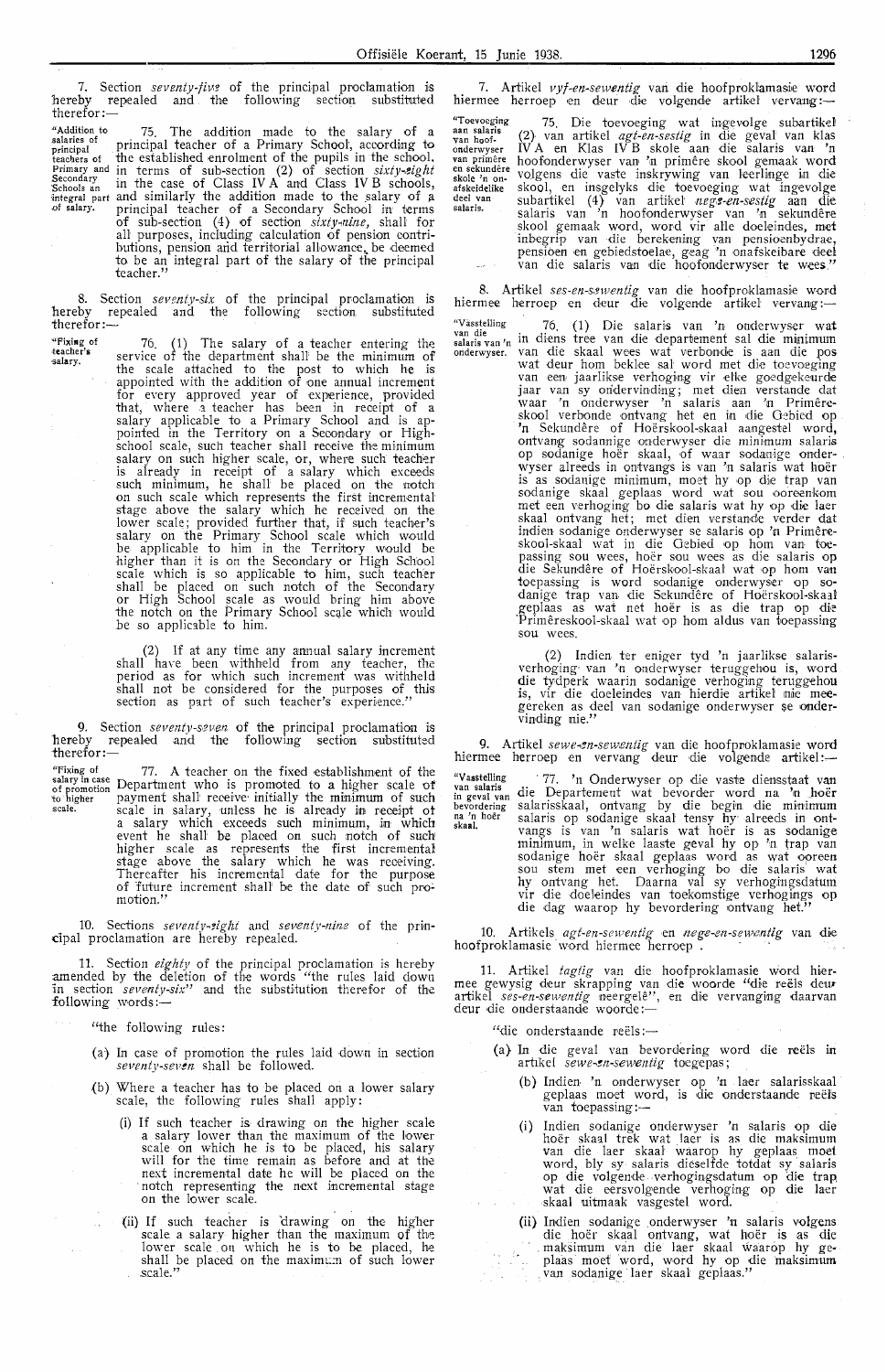12. The following rules shall be followed in regard *to* the adjustment of the salaries of teachers, who are in the service of the department at the date when this proclamation comes into force, *to* the new salary scales put in force by the amendments made to the principal proclamation by this proclamation.

- (1) Where the existing salary corresponds to a notch on the new scale, adjustment will be made on to such notch, and the teacher will retain his existing incremental date for the purpose of future increments; provided that, where a teacher has been serving for at least twelve months on the maximum of his existing scale, he shall be placed on the next higher incremental notch of the new scale, and will thereafter be con-<br>sidered for annual increments on the first day of April.
- (2) Where the existing salary does not correspond to a notch on the new scale, the teacher shall be placed on the next higher incremental notch on such scal-e, and will thereafter be considered for annual increments<br>on the first day of April, provided that if such teacher suffers any prejudice by the fixing of such date as his ,incremental date in comparison with his chances ot increment on his existing scale, he shall retain his<br>existing incremental date for the purpose of future increment.
- (3) The Director shall decide all matters arising out o'f the application of the provisions of this section, and his decision shall be final.

13. Section two of the Education Amendment Proclamation 1933 (Prod. No. 12 of 1933} is hereby repealed.

14. This Proclamation shall be called the Education Proclamation Amendment Proclamation, 1938, and shall be deemed to have been in, foroe as from the first day of April, 1938.

GOD SAVE THE KING.

Given under my hand and seal at Windhoek this 8th day of June, 1938.

> D. G. CONRADIE, *Administrator.*

12. By die reeling van salarisse van onderwysers wat ten tyde van die inwerkingtreding van hierdie proklamasie in die diens van die Departement is, na die nuwe salarisskale<br>ingestel deur die wysigings wat aan die hoofproklamasie deur hierdie proklamasie gemaak, moet die onderstaande reël<del>s</del> toegepas word:-

- (1} Waar die bestaande salaris ooreenstem met 'n trap op die nuwe skaal word die salaris op sodanige trap gereël, en die onderwyser behou sy bestaande ver-<br>hogingsdatum vir doeleindes van toekomstige salarisverhogings; met dien verstande dat waar 'n onderwyser alreeds vir tenminste twaalf maande op die maksimum<br>van sy bestaande salaris diens gedoen het, hy op die eersvolgende hoër trap van die nuwe skaal geplaas word, en sy verhogingsdatum daarna op die eerste dag van April in elke jaar val.
- (2) **W** aar die bestaande salaris nie met 'n trap op die nuwe skaal ooreenstem nie, word die onderwyser **op**  die eersvolgende hoer trap op sodanige skaal geplaas, en vir toekomstige salarisverhogings moet die eerste April sy salarisverhogingsdatum wees; met dien ver-<br>stande dat indien die onderwyser daardeur in vergelyking met sy kanse van verhoging volgens die ou skaal benadeel sou word, hy vir toekomstige bevorderings op die nuwe skaal sy teenswoordige salarisverhogingsdatum behou.
- (3} Die Direkteur beslis oor alle aangeleenthede wat uit die toepassing van die bepalinge van hierdie artikel mag ontstaan, en sy beslissing is finaal.

**13.** Artikel *twee* van die Onderwys Proklamasie Wysigings-proklamasie 1933 (Proklamasie No. 12 van 1933} word hiermee herroep.

14. Hierdie proklamasie heet die Onderwys Proklamasie Wysigingsproklamasie, 1938, en word beskou in werking te wees vanaf die eerste dag yan April, 1938.

#### GOD BEHOEDE DIE KONING.

**Gegee onder my hand en seel re Windhoek hierdie**  8ste dag van Junie 1938.

> **D. 0.** CONRADIE, *Administrateur.*

# **Government Notices.**

The following Government Notices **are** published for general information.

J. NESER,

*Actg. Secretary for South West Africa.* 

 $\cdot$ 

Office of the Administrator, Windhoek,

I, DAVID GIDEON CONRADIE, Administrator of South West Africa, give notice in terms of sub-section (2) of section *three* of the Prohibit>~d Areas Proclamation, 1928 (No. 26 of 1928), that the First Schedule of the aforesaid Proclamation is hereby amended by the deletion of all the words occurring after the words "the farm Okatambaka No. 266;" in lines 125 and 126 of the said Schedule and the substitution therefor of the words -

"thence due north in a straight line to a point on this line where a line ruuning elght kilometres northwards<br>from and parallel to the centre course of the Eiseb Omuramba intersects it; thence continuing generally, north-eastwards and eastwards along a line eight kilometres from and parallel to the centre course of the Eiseb Omuramba to a point due north of the northeastern corner of the Epukiro Native Reserve No. 329, as defined by Government Notice No. 109 of 1925, dated the 17th August, 1925; thence due south in a straight line to the north-eastem corner of the said . Native

# **Goewermentsken n isgewings.**

Die volgende Goewermentskennisgewings word vir alge• mene inligting gepubliseer.

#### J. NESER,

*W aarn. Sekretaris vir Suidwes-Afrika.* 

Kantoor van die Administrateur, **Windhoek,** 

No. 83.] [28th May, 1938. No. 83.] [28 Mei 1938.

Ek, DAVID GIDEON CONRADIE, Administrateur van Suidwes-Afrika, gee kennis kragtens subartikel (2) van artikel drie van die Verbode Gebiede Proklamasie, 1928 (No. 26 van 1928), dat die Eerste Bylae van die voormelde Proklamasie hiermee gewysig word deur skrapping van al die woorde wat na die woorde "die plaas Okatambaka, No. 266" in reels 119 en 120 van die genoemde Bylae voorkom en die ver-<br>vanging daarvan deur die woorde :--

"vandaar reg noord in 'n reguit lyn tot by 'n punt op hierdie lyn waar 'n lyn wat 8 kilometers noordwaarts<br>van en eweredig met die middelloop van die Eiseb Omuramba loop, dit sny; vandaar verder in 'n algemene noordoostelike en oostelike rigting langs 'n lyn agt kilometer van en eweredig met die middelloop van die<br>Eiseb Omuramba tot by 'n punt reg noord van die noordoostelike hoek van die Epukiro Naturellereserwe No. 329, soos omskryf in Goewermentskennisgewing-No. 109 van 1925, van die 17de Augustus, 1925; vandaar reg suidwaarts in 'n reguit lyn tot by die noordoostelike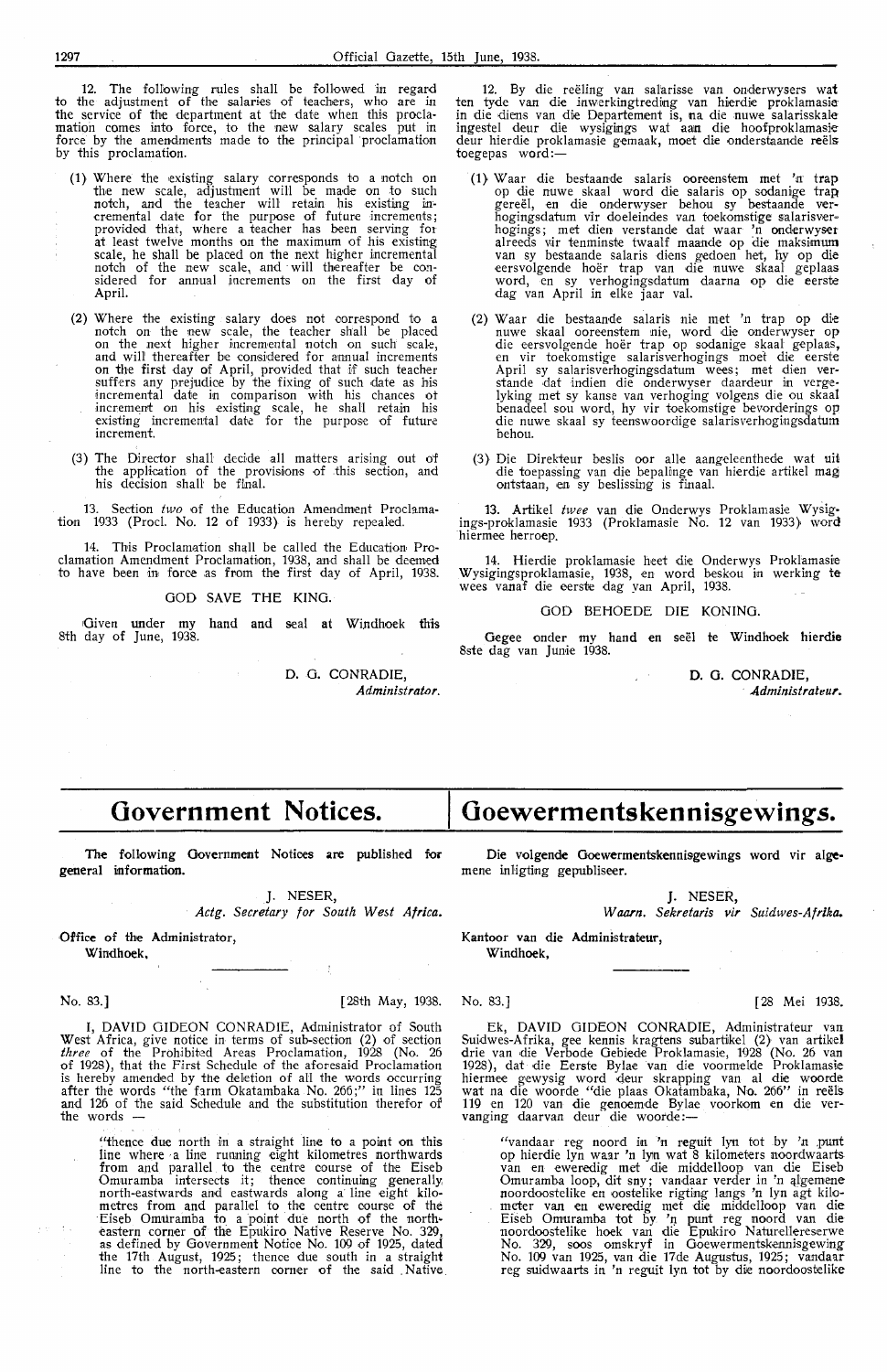Reserve; thence southwards, continuing along the eastern boundaries of the Epukiro Native Reserve No. 329 and the farms No. 434, No. 438, No. 439, No. 447 and No. 521, in the district of Oobabis, to a point of Longitude 20° East and Latitude 22° South.

> D. 0. CONRADIE, *Administratar.*

Windhoek,

28th May, 1938.

No. 84.] [1st June, 1938. No. 84.] [ 1 Junie 1938.

The Administrator has been pleased to approve of the appointment, vice Mr. A. W. Leppan transferred, of Mr. LESLIE DEAN THOMPSON, as a Registering Officer for the purpose of exercising the powers and performing the duties assigned to Registering Officers by the regulations framed under the provisions of the Natives (Urban Areas) Proclamation, 1924 (Proclamation No. 34 of 1924), in respect of the proclaimed .area of Luderitz as .published under Government Notice No. 130 dated the 10th July, 1930, with effect from the date of his assumption of duty.

No. 85.] [1st June, 1938.

#### OKAHANDJA CATTLE IMPROVEMENT AREA: APPOINTMENT OF MEMBER OF BOARD.

The Administrator has been pleased, in terms of sub-sections (1), (2), (3) and (4) of section *three* of the Catne Improve- ment Ordinance, 1930 (No. 10 of 1930), as amended, to appoint the following person to serve on the Board created by him for the district of OKAHANDJA, in place of and for the unexpired period of office of Mr. J. C. E. Dahl, resigned:-

HANS WOLF, Esq.

No. 86. ] [ 15th June, 1938. No. 86.] [ 15 Junie 1938.

#### SPECIAL JUSTICE OF THE PEACE, KARIBIE

The Administrator has been pleased, in terms of subsection (1) of section nine of the Special Justices of the Peace Proclamation, 1921, to appoint JOHANNES NICOLAAS LAMBRECHTS as Special Justice of the Peace at Karibib, in the District of Karibib, vice Mr. W. O. H. Menge transferred, with effied from the 28th May, 1938.

No. 87.] [ 15th June, 1938. No. 87.] [ 15 Junie 1938.

## MARRIAGE OFFICER: APPOINTMENT AS

The Administrator has been pleased, in terms of section *five*, sub-section (1), of the Solemnization of Marriages Proclamation, 1920 (Proclamation No. 31 of 1920), to approve of the appointment of JOHANNES NICOLAAS LAMB-RECHTS, Special Justice of the Peace at Karibib, as a Marriage Officer for South West Africa, with effect from the 28th May, 1938.

No. 88.] [ 15th June, 1938.

The Administrator has been pleased to approve of the appointment of Mr. JOHANNES NICOLAAS LAMBRECHTS, with effect from the 28th May, 1938, vice Mr. W. O. H. Menge transferred, as Registering Officer, for the purpose of exer-<br>cising the powers and performing the duties assigned to Registering Officers by the regulations framed under the provisions of the Natives (Urban Areas) Proclamation, 1924 No. 34 of 192-!), in respect of the proclaimed area of Karibib as published under Government Notice No. 159 of the 27th day of August, 1932.

#### No. 89.] [15th June , 1938. No. 89.] [ 15 Junie 1938.

The Administrator has been pleased to approve of the appointment of Mr. JOHANNES NICOLAAS LAMBRECHTS as an Authorised Officer at Karibib for the purpose of the Extra-Territorial and Northern Natives Control Proclamation, 1935 (Proclamation No. 29 of 1935), with effect from the 28th May, 1938, vice Mr. W. O. H. Mengt Iransferred.

hoek van die genoemde naturellereserwe; vandaar suidwaarts verder langs die oostelike grense van die Epukiro Naturellereserwe No. 329 en die plase No. 434, No. 438, No. 439, No. 447 en No. 521, in die distrik Gobabis tot by 'n punt, Lengtegraad 20° oos en Breedtegraad 22° sui<l. **D. O. CONRADIE,** 

Windhoek, 28 Mei 1938

*Administrateur.* 

Dit het die Administrateur behaag om sy goedkeuring te heg aan die aanstelling van Mnr. LESLIE DEAN THOMP-SON, in die plek van Mmr. A. W. Leppan, wat verplaas<br>is, as 'n Registrasie-amptenaar vir die doel om die bevoegd-<br>hede uit te oefen en die pligte te vervul wat aan Registrasie-<br>amptenare toegeken is deur die regulasies wat ooreenkomstig die bepalings van "De Naturellen (Stedelike Oebieden) Proklamatie 1924" (Proklamasie No. 34 van 1924), ten aansien van die geproklameerde kring van Luderitz, soos gepubliseer volgens Goewermentskennisgewing No. 130 van<br>10 Julie 1930, met ingang vanaf die datum van sy diensaan-varing.

No. 85.] [1 Junie 1938.

#### OKA HAND JA BEESTEVERBETERINOSOEBIED: AANSTELLING VAN LID VAN RAAD.

Dit het die Administrateur behaag om, ooreenkomstig subartikels (1), (2), (3) en (4) van artikel *drie* van die Beesteverbeterings-Ordonnansie 1930 (No. 10 van 1930), soos<br>gewysig, die volgende persoon aan te stel om op die Raad te dien wat deur hom vir die distrik van OKAHANDJA in die lewe geroep is, in die plek van en vir die onverstreke<br>ampstyd van Mnr. J. C. E. Dahl, wat afgetree het:--

Die Heer HANS WOLF.

#### SPESIALE VREDEREOTER, KARIBIB.

Dit het die Administrateur behaag om, ooreenkomstig sub-artikel (1) van Artikel nege van "De Speciale Vrederechters Proklamatie 1921", JOHANNES NICOLAAS LAMBRECHTS as Spesiale Vrederegter te Karibib in die distrik Karibib, pleks van Mnr. W. O. H. Menge wat verplaas is, met inwerkingtreding vanaf 28 Mei 1938 aan te stel.

### HUWELIKSAMPTENAAR: BENOEMINO TOT.

Dit het die Administrateur behaag om, ooreenkomstig artikel *vyf*, subartikel (1), van "De Huweliksvoltrekkings Proklamatie 1920", (Proklamasie No. 31 van 1920), sy goed- keuring te heg aan die benoeming van JOHANNES NICOLAAS LAMBRECHTS, Spesiale Vrederegter te Karibib, *tot* Huwdiks- amptenaar vir Suidwes-Afrika, met ingang vanaf 28 Mei 1938.

No. 88.] [ 15 Junie 1938.

Dit het die Administrateur behaag om sy goedkeuring te heg aan die aanstelling van Mnr. JOHANNES NICOLAAS LAMBRECHTS, met ingang vanaf 28 Mei 1938, in die plek van Mnr. ·w. 0. H. Menge wat verplaas is, as 'n Registrasi-ebeampte vir die doel om die bevoegdhede uit te oefen en die pligte te vervul wat aan Registrasiebeamptes toegeken is deur die regulasies opgestel ingevolge die bepalings van "De Naturellen (Stedelike Gebieden) Proklamatie 1924" (No. 34 van 1924), ten aansien van die geproklameerde kring van Karibib, soos gepubliseer volgens Goewermentskennisgewing No. 159 van 27 Augustus 1932.

Dit het die Administrateur behaag om sy goedkeuring te heg aan die aanstelling van Mar. JOHANNES NICOLAAS LAMBRECHTS as 'n Oemagtigde Amptenaar te Karibib vir die doel van die Extra-Territoriale en Noordelike Inboorlinge<br>Kontrole Proklamasie, 1935 (Proklamasie No. 29 van 1935), met ingang vanaf 28 Mei 1938, in die plek van Mnr. W. O. H. Menge wat verplaas is.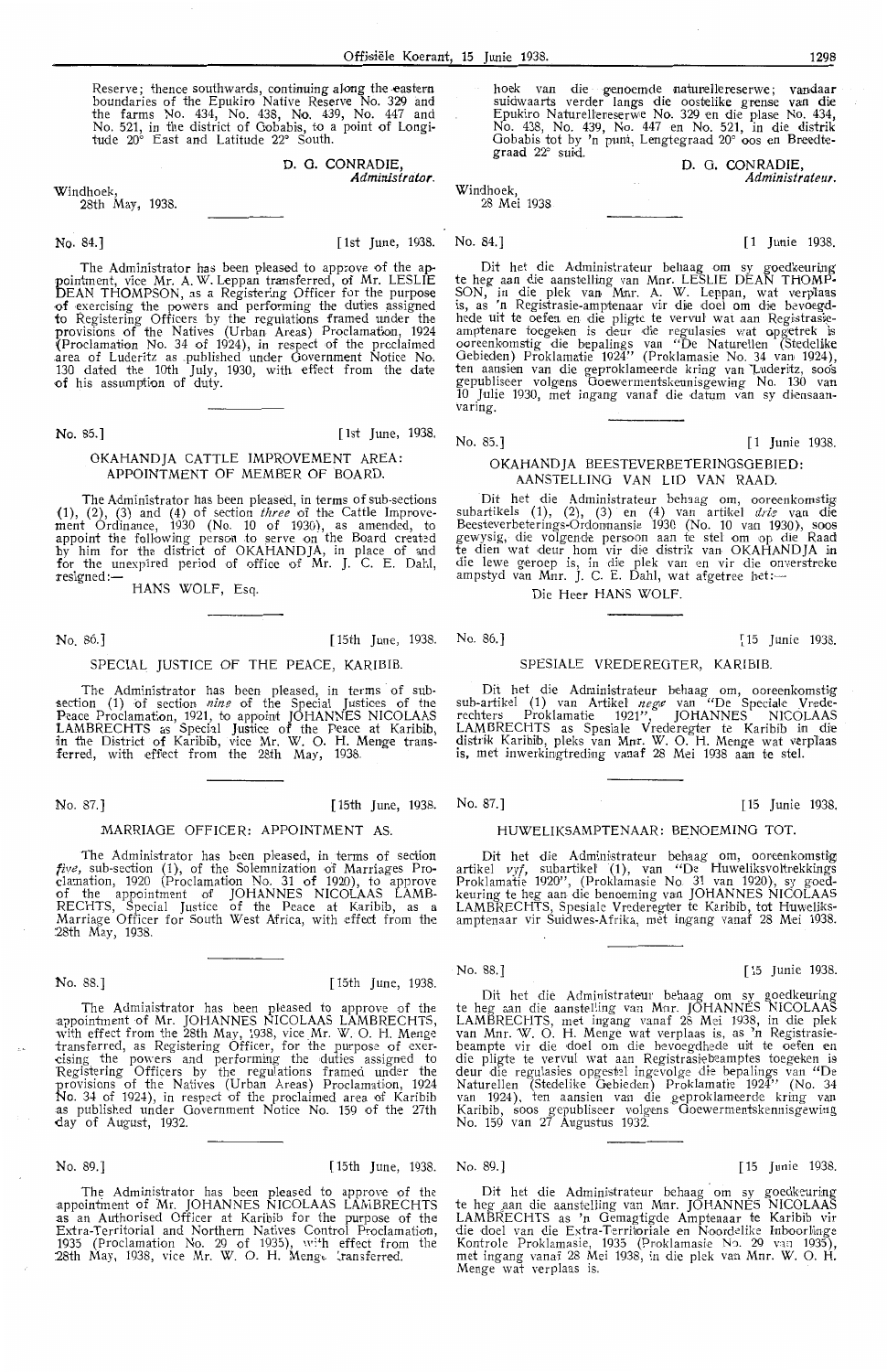The following appointment as Clerk of the Court has been approved:-

KARIBIB: JOHANNES NICOLAAS LAMBRECHTS from the 28th May, 1938, vice Mr. W. 0. H. Menge.

No. 91.] [ 10th June, 1938. No. 91.] [ 10 Junie 1938.

In terms of sub-section ( 1} of section *two* of the Stock Diseases Law Amendment Ordinance, 1928 (Ordinance No. 5 of 1928), I, DAVID GIDEON CONRADIE, Administrator of South West Africa, hereby order that the area running parallel to the South West African-Angolan border from the mouth of the Kunene River to the Oru-wa-Hakana Falls and being five miles in width, shall he an area into which it shall not be lawful to remove or allow cattle to stray.

Dated at Windhoek this 10th day of June, 1938.

#### D. G. CONRADIE,

*Administrator.* 

The Administrator has been pleased under and by virtue of the powers conferred on him by law to make the follow-<br>ing regulations and orders:—

1. *Order in terms of sub-section* (2) of section two of the *Stock Diseases Law Amendmgnt Ordinance,* 1928 *(Ordi- nance No.* 5 *of* 1928).

Any cattle which have been removed or allowed to stray or which have strayed into the area described in Government Notice No. 91 of 1938, whether or not the straying has been caused by the negligence of the owner thereof shall be summarily destroyed without payment of compensation.

2. *Order in terms of paragraph (a) of section* sixteen *in Chapter III of the Diseases of Stock Proclamation*, 1920 *(Proclamation N.1.* 28 *of* 1920).

AU cattle within the area described in Government Notice No. 91 of 1938, as at the date of this Government Notice, shall within one month thereafter be removed therefrom to some other place within the Northern Kaokoveld as hereinafter defined.

3. *Order in terms of paragraph (e) of section* sixteen *in Chapter III of the Diseases of Stock Proclamation,* 1920 *(Proclamation No.* 28 *of* 1920).

All cattle within the area herein defined shall be inoculated against the disease known as Pleural Pneumonia<br>or Lungsickness.

#### *Defined Area.*

The area commonly known as the Northern Kaokoveld, West of Ovamboland and North of latitude 18° 20'.

4. *Regulations made in terms of paragraph (a) of section* twenty-three *of the Diseases of Stock Proclamation,* 1920 *(Proclamation ND.* 28 *of* 1920).

The following regulations shall apply to the inoculation ordered by paragraph *three* hereof:-

- (i) The inoculation shall be carried out by the Administration's officers.
- (ii) All cattle within the defined area shall be inoculated within the period 15th June, 1938, to 15th October, 1938, at such times and at such places as may be fixed by the Government Veterinary Officer in charge.
- (iii) Immediately after inoculation the cattle so inoculated shall be branded with a distinctive mark which brand mark shall be used in no other circumstances.
- 5. *Regulation made under the general powers conveyed in*<br>· section twenty-three of the Diseases of Stock Proclamation, 1920 *(Proclamation NJ.* 28 *of* 1920).
	- (i) After the completion of the irnoculation mentioned in paragraphs *three* and *four* hereof, any beast that is found unbranded within the defined area, whidt should have been inoculated in terms of the said paragraphs, shaH be summarily destroyed without payment of compensation.
	- (ii) The proof that the beast need not, for any reason, have been so inoculated shall rest upon the owner or person in charge thereof.
	- (iii) The foregoing paragraphs shall have effect until the 31st October, 1939.

Die volgende aanstelling as Klerk van die Hof is goedgekeur :-

KARIBIB: JOHANNES NlCOLAAS LAMBRECHTS, vanaf 28 Mei 1938, *in* die plek van Mnr. W. 0. H. Menge.

Ek, DAVID GIDEON CONRADIE, Administrateur van Suidwes-Afrika, beveel hiermee -ooreenkomstig subartiket (1) van Artikel *twee* van die Veesiekteswet-Wysigingsordonnansie 1928 (Ordonnansie No. 5 van 1928) dat die Gebied wat eweredig loop met die Suidwes-Afrikaanse en Angoolse grens vanaf die mond van die Kunene-Rivier *tot* by die Oru-wa-Hakanavalle synde vyf myl breed, 'n gebied is waarin geen<br>vee gebring mag word nie, of toegelaat mag word om in te dwaal nie.

Gedateer te Windhoek, hierdie 10de dag van Junie 1938.

**D. G. CONRADIE,** 

*Administratear.* 

No. 92.] [ loth June, 1938. No. 92.] *[* 10 Junie 1938\_

Dit het die Administrateur behaag om, ingevolge en kragtens die bevoegdhede deur die wet aan hom verleen, die<br>onderstaande regulasies en bevele te maak:—

1. *Bevel oore.enk?mstig subartikel* (2) *van artikel* twee *van die Veesiekteswet-Wysigingsordonnansie* 1928 *(Ord::mnansie No.* 5 *van* 1928).

Enige vee wat verwyder is na die gebied omskrewe in Goewermentskennisgewing No. 91 van 1938, of wat toegelaat is om na sodanige gebied te dwaal, of wat na so-<br>danige gebied gedwaal het, afgesien daarvan of die dwaling deur nalatigheid van die eienaar daarvan veroor- saak is of nie, moet op staamde voet sander betaling van vergoeding vernietig word.

2. *Bevel oornenk?mstig paragraaf (a) van artikel* sestien *in Hoofstuk* Ill *van die "Veeziekt.en Pnklamatie* 1920" *(Pro• klamasie No.* 28 *van* 1920}.

Alie vee binrne die gebied omskrywe in Goewerments-kennisgewing No. 91 van 1938, soos op die datum van hierdie Goewennentskemnisgewing, moet binne een maand daarna, daarvandaan na 'n ander plek in die noordelike· Kaokoveld soos hieronder omskrewe, verwyder -word.

3. *Bevel ooreenk mstig paragraaf (e) van artikel* sestien in *Hoofstuk III van die "Veeziekten Proklamatie* 1920" *(Proklamasie No.* 28 *van* 1920).

Alle vee binne die gebied hierin omskrewe moet ingeënt word teen die siekte bekend as Borsvlies- en Longontsteking of Longsiekte.

*Omskrewe Oebied.* 

Die gebied algemeen bekend as die Noordelike Kaokoveld, wes van Ovamboland en noord van breedtegraad<sup>.</sup><br>18° 20′.

4. *Regulasies gemaak ooreenkomstig paragraaf (a) van artikel*' drie-en-twintig *van* die *"Veeziekten Proklamatie* 1920" *(Proklamasie No.* 28 *van* 1920).

Die onderstaande regulasies het betrekking op die inenting vereis onder paragraaf *drie* hiervan :--<br>(i) Die inenting moet deur die Beamptes van die Ad-

ministrasie uitgevoer word.

- (ii) Alle vee binne die omskrewe gebied moet binne die tydperk tussen 15 Junie 1938 en 15 Oktober 1938 ingeent word, gedurende sodanige tye en op sodanige plekke as deur die gesaghebbende Goewermentsvee• arts vasgestel mag word.
- (iii) Onmiddellik na inenting moet di<e aldus ingeente vee gebrandmerk word met 'n onderskeidende merk **wat**  onder geen ander omstandighede gebruik mag word nie.
- 5. Regulasie gemaak onder die algemene bevoegdhede verleen *in artikel* drie-en-twintig van die "Veeziekten Proklamatie 1920" *(Proklamasie No.* 28 *Man* 1920}.
	- (i) Na afloop van die inenting genoem in paragrawe *drie* en *vier* hiervan, word enige dier wat in die omskrewe gebied sonder 'n brandmerk gevind word, en<br>wat ooreenkomstig, die genoemde paragrawe ingeënt moes gewees het, op staande voet sonder betaling van vergoeding vemietig.
	- (ii) Die las om te bewys dat die dier om enige rede nie onder die verpligting was om ingeënt te word me, rus op die eienaar of persoon onder wie se sorg die dier is.
	- (iii) Die voorafgaande paragrawe is van krag tot die 31ste Oktober 1939.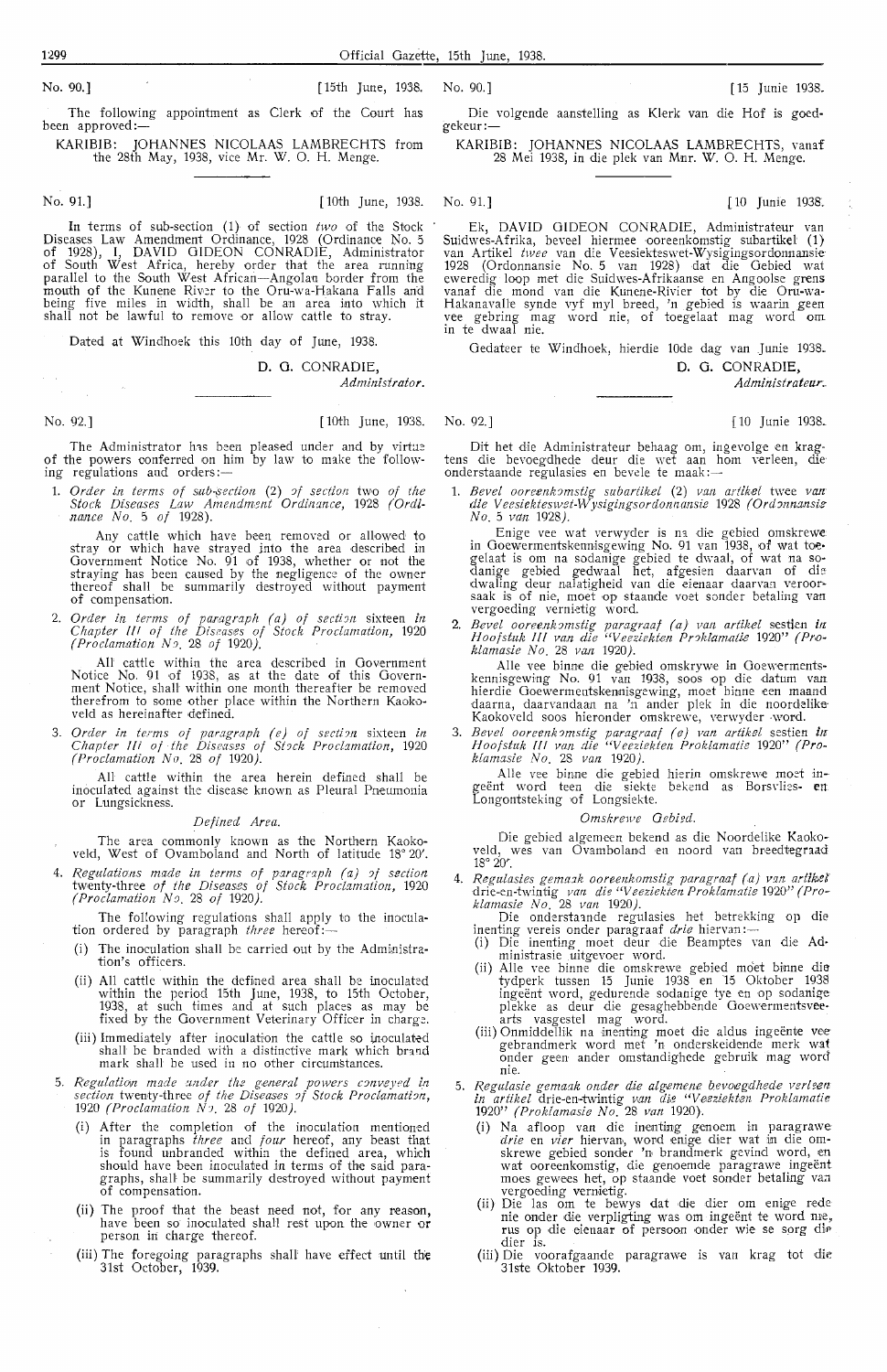The Administrator has been pleased, under and by virtue া the powers conferred on him by law to make the following<br>order and regulation:—

1. *Order in terms of paragraph (e) of section* sixteen *in Chapter III of the Diseases of Stock Proclamation, 1920 (Proclamation N9.* 28 *of* 1920).

AU cattle within the areas herein defined shall be inoculated against the disease known as Pleural Pneumonia<br>or Lungsickness :—

*Defined Area.* 

- (a) The area commonly known as the Okavango Territory;
- (b) The area commonly known as the Eastern Caprivi Zipfel.
- 2. Regulation made in terms of paragraph (a) of section *twenty-three of the Diseases of Stock Proclamation,* 1920 *(Proclamation N,.* 28 *of 1920).*

The inoculation ordered in terms of paragraph *one* hereof shall be carried out by the Administration's officers at such times and at such places as may be fixed by the Government Veterinary Officers in charge in the respective<br>areas and after the completion of inoculation all cattle<br>so inoculated shall be branded with a distinctive mark which brand mark shall be used in no other circumstances.

No. 94.] **[** 15th June, 1938.

The King's Exequator empowering DON JUAN LA-PUENTE BELENGUER to act as Consul of Spain at Cape Town for the Union of South West Africa, was issued on the 1st June, 1938.

Dit het die Administrateur behaag om ingevolge en kragtens die bevoegdhede aan horn deur di,e wet ver1een die onderstaande bevel en regulasie te maak:-

1. *Bevel ooreenk?mstig paragrar;f (e) van artik,el* sestien *in Hoofstuk* !If *van .die "Veezfgkten Proklamati-e,* 1920" *(Proklamasie No.* 28 *van* 1920).

Alle vee binne die gebied hierin omskrewe moet ingeënt word teen die siekte bekend as Borsvlies- en Longontsteking of Longsiekte.

*Omskrewe Oebi.ed.* 

(a) Die gebied algemeen bekend as die Okavango Gebied: (b) Die gebied algemeen bekend as die Oostelike Caprivi Zipfel.

2. *Regulasie gemaak ooreenkomstig paragraaf (a) van artikel* drie-en-twintig van die "Veeziekten Proklamatie 1920" *(Proklamasie No.* 28 *van* 1920).

Die inenting in paragraaf een hiervan vereis moet deur die Beamptes van die Administrasie uitgevoer word gedurende sodanige tye en op sodanige plekke as deur die Goewermentsveearts wat oor die betrokke gebiede aan-<br>gestel is, vasgestel mag word en na afloop van die inenting moet alle sodanige ingeente vee gebrandmerk word met 'n onderskeidende merk wat onder geen ander omstandig- hede gebruik mag word.

No. 94.] [ 15 Junie 1938.

Die Koning se Erkenningsbesluit wat DON JUAN LA-PUENTE BELENGUER magtig om as Konsul van Spanje te<br>Kaapstad, vir -die Unie van Suid-Afrika en die Mandaatgebied van Suidwes-Afrika, op te tree, is op die 1ste Junie 1938 uitgereik.

# **General Notices.**

# **Algemene Kennisgewings.**

(No. 34 of/van 1938.)

BANKS' STATEMENT, APRIL, 1938, IN TERMS OF SECTION 7 OF PROCLAMATION NO. 29 OF 1930, THE BANKS PROCLAMATION, 1930.

BANKEOPGAWE, APRIL 1938, INGEVOLGE ARTIKEL 7 VAN PROKLAMASIE No. 29 van 1930, DIE BANKE-PROKLAMASIE 1930.

|                                                     | Liabilities to the Public in S.W. Africa<br>Verpligtings teenoor die Publiek in<br>Suidwes - Afrika |                                                |                                                                                                                                                                                            | Cash Reserves in South West Africa<br>Kontant Geldreserwes in S.W.-Afrika |                              |                               |                                                                                                           |                                                                                                               |                                                                                                                                                            |             |
|-----------------------------------------------------|-----------------------------------------------------------------------------------------------------|------------------------------------------------|--------------------------------------------------------------------------------------------------------------------------------------------------------------------------------------------|---------------------------------------------------------------------------|------------------------------|-------------------------------|-----------------------------------------------------------------------------------------------------------|---------------------------------------------------------------------------------------------------------------|------------------------------------------------------------------------------------------------------------------------------------------------------------|-------------|
| BANK                                                | Demand<br>Opvorder-<br>hare-                                                                        | Deposits etc. / 'Depositos ens.<br>Time<br>Tyd | Bank notes<br>issued in and<br>payable in the<br>Territory of<br>S.W.Africa<br>in circulation.<br>Banknote uit-I<br>gereik in en<br>betaalb.in die<br>Gebied<br>S.W.- Afrika<br>in omloop. | <b>TOTAL</b><br>TOTAAL                                                    | Gold Coin<br>Gemunte<br>Goud | Subsidiary<br>Coin<br>Pasmunt | South Africa<br>Reserve<br>BankNotes<br>Note van die Note van<br>Suid-<br>Afrikaanse<br>Reserwe-<br>bank. | Notes of<br>other Banks<br>S. W. Africa<br>issue,<br>ander Banke<br>wat in S.W.-<br>Afrika uit-<br>gereik is. | Advances and<br>Discounts in<br>South West Africa<br>Voorskotte en<br>Diskontos in<br>Suidwes - Afrika<br>Advances<br>Discounts<br>Voorskotte<br>Diskontos |             |
| The Standard Bank of South<br>Africa, Limited       | £<br>581,658                                                                                        | £<br>42,081                                    | £<br>142,577                                                                                                                                                                               | £<br>766,316                                                              | £<br>1,856                   | £<br>9,566                    | £<br>921                                                                                                  | £<br>46,609                                                                                                   | £<br>512,367                                                                                                                                               | £<br>90,317 |
| Barclays Bank (Dominion,<br>Colonial and Overseas). | 358,566                                                                                             | 63,772                                         | 131,401                                                                                                                                                                                    | 553,739                                                                   | 88                           | 5,030                         | 513                                                                                                       | 26,867                                                                                                        |                                                                                                                                                            | 312,445     |

#### (No. 35 of 1938.)

The following particulars in regard to the registration Companies are published for general information

H. F. DOWLING,

*Registrar of Companie* 

Companies Registration Office, Windhoek, 3rd June, 1938.

#### (No. 35 van 1938.}

Die volgende besonderhede in verband met die registrasic van Maatskappye word vir algemene informasie gepubliseer.

H. F. DOWLING, *Registrateu.r van Maatsk'appye.* 

Registrasiekantoor vir Maatskappye, Windhoek, 3 Junie 1938.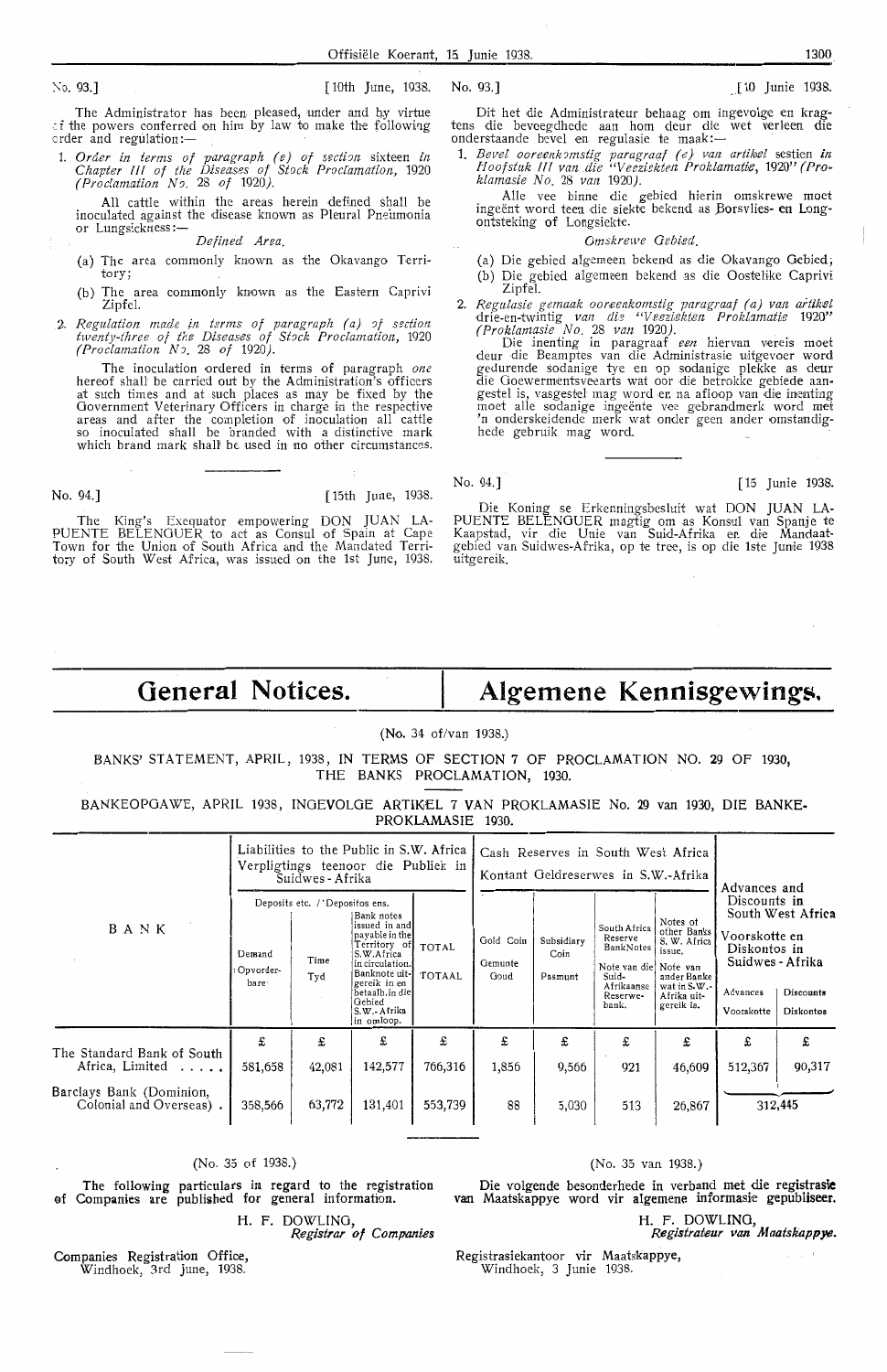COMPANIES REGISTERED. - MAATSKAPPYE GEREGISTREER.

| No. | Name of Company.<br>Naam van Maatskappv | Address/Adres                           | Date of Registration<br>Datum van Registrasie | $Capital - Kapitaal$ |
|-----|-----------------------------------------|-----------------------------------------|-----------------------------------------------|----------------------|
| 198 | Wurm's Garage<br>(Proprietary) Limited  | Erf No. 88, Main  <br>Str., Otjiwarongo | 16.5.1938                                     | $\pounds$ 3,000/-/-  |

#### FOREIGN COMPANIES REGISTERED. - BUITELANDSE MAATSKAPPYE GEREGISTREER.

| No. | Name of Company.<br>Naam van Maatskappy. | Address/Adres                                       | Date of Registration.<br>Datum van Registrasie. | Capital — Kapitaal |
|-----|------------------------------------------|-----------------------------------------------------|-------------------------------------------------|--------------------|
| 97  | Windhoek Karakul Exporters<br>Limited    | United Buildings,<br>Kaiser Street,<br>Windhoek     | 4.5.1938                                        | $£1,000 - -$       |
| 98  | Copper Exploration Company<br>Limited    | Liwinowski's<br>Buildings, Kaiser<br>Str., Windhoek | 9.5.1938                                        | $£1,000$ — —       |

#### (No. 36 of 1938.)

Notice is hereby given that I have appointed ARNOLD<br>FRIEDRICH WEISS to be Deputy Sheriff of and for the<br>Magisterial District of Luderitz, with effect from the 7th June, 1938, vice Cedric Astley Oliff Key, resigned.

Windhoek,

7th June, 1938.

J. Mc. I. M. COMMAILLE, Sheriff of South West Africa.

#### (No. 37 of 1938.}

#### CO-OPERATIVE AGRICULTURAL COMPANIES.

It is notified for general information that the name of the undermentioned Co-operative Company has been removed **from** the Register in terms of Section 52 of the Co-operation Proclamation No. 19 of 1922.

|            | H. F. DOWLING. |                           |
|------------|----------------|---------------------------|
|            |                | Registrar of Co-operative |
| $\sqrt{2}$ |                | Societies and Companies.  |

Windhoek, 5th May, 1938.

#### (No. 36 van 1938.)

Hiermee word bekend gemaak dat ek ARNOLD FRIED· RICH WEISS aangestel het as Onderbalju van en vir die Magistraatsdistrik Luderitz, met ingang vanaf 7 Junie 1938, in die plek van Cedric Astley Oliff Key wie bedank het.

J. Mc. I. M. COMMAILLE,

Windhoek, Balju van Suidwes-Afrika.

7 Junie 1938.

#### (No. 37 van 1938.)

#### KOÖPERATIEWE LANDBOUMAATSKAPPYE.

Dit word vir algemene informasie bekend gemaak dat die naam van die hierondervermelde Koöperatiewe Maatskappy van die Register geskrap is ooreenkomstig Artikel 52 van die Koöperasie Proklamasie No. 19 van 1922.

H. F. DOWLING,

Registrateur van Koöperatiewe Verenigings en Maatskappye.

Windhoek, 5 Mei 1938.

| Name of Company / Naam van Maatskappy<br>No.                                | Date of Registration<br>Datum van Registrasie | Removed / Geskrap |
|-----------------------------------------------------------------------------|-----------------------------------------------|-------------------|
| Rehoboth Wes Koöperatiewe Landbouonderstands-<br>21.<br>maatskappy, Beperk. | 3.11.1930.                                    | 1.4.1938.         |

# **Advertisements.**

#### ADVERTISING IN THE *OFFICIAL GAZETTE* OF SOUTH WEST AFRICA.

**1.** The *Official Gazette* will be published on the 1st and **15th** day of each month; in the event of either of those days falling on a Sunday or Public Holiday, the *Gazette* will **be** published on the next succeeding working day.

**2.** Advertisements for insertion in the *Gazette* must be delivered at the office of the Secretary for South West Africa (Room 46, Government Buildings, Windhoek) in the languages in **which** they are to be published, not later than 4.30 p.m. on the *ninth* day before the date of publication of the Gazette in which they are to be inserted.

' 3. Advertisements will be inserted in the *Gazette* after the official matter or in a supplement to the *Gazette* at the discretion of the Sect~tary. · · · ·

## **Advertensies.**

#### ADVERTEER IN DIE OFFISIËLE KOERANT VAN SUIDWES-AFRIKA.

1. Die *Offisiële Koerant* sai op die 1ste en 15de van elke maand verskyn; ingeval een van hierdie dae op 'n Sondag op Publieke Feesdag val, dan verskyn die *Otfisiiil2 Koerant* op die eersvolgende werkdag.

2. Advertensies wat in die Offisiële Koerant geplaas moet word moet in die taal waarin hulle sal verskyn ingehandig word aan die kantoor van die Sekretaris vir Suidwes-<br>Afrika (Kamer 46, Regerings-Geboue, Windhoek), nie later<br>as 4.30 n.m. op die neënde dag voor die datum van ver-<br>skyning van die *Offisiële Koerant* waarin die adv moet geplaas word nie.

3. Advertensies word in die *Offisiële Koerant* geplaas agter die offisiële gedeelte, of in 'n ekstra blad van die Koerant, soos die Sekretaris mag goedvind.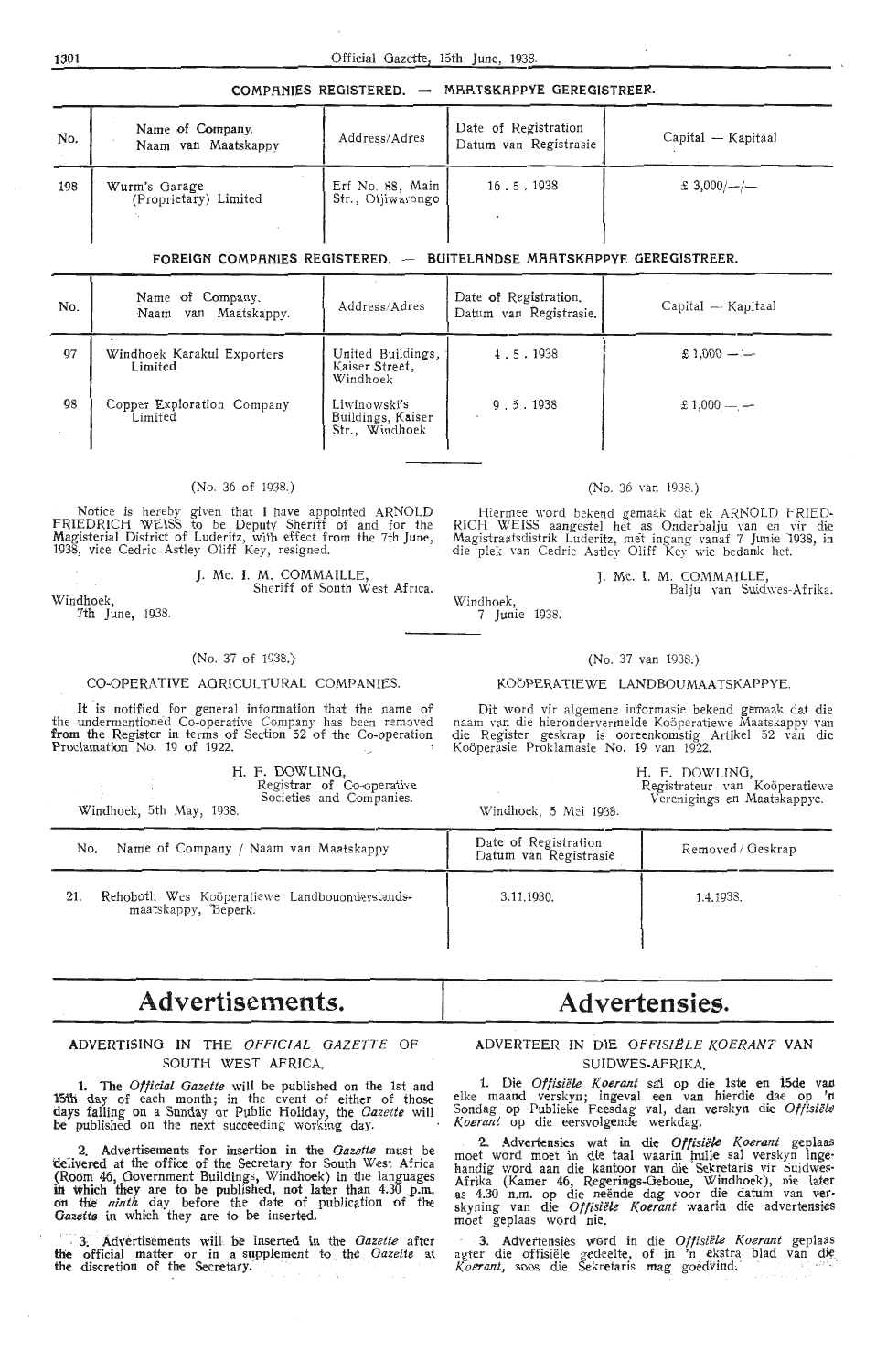4. Advertisements will be published in the *Official Gazette* in the English, Dutch or German languages; the necessary translations must be furnished by the advertiser or his agent. It should be borne in mind however, that the German version of the *Gazette* is a translation only and not the authorised issue.

5. Only legal advertisements are acoepted for publication in the *Official Gazette,* and are subject *to* the approval of the Secretary for South West Africa, who can refuse to accept or decline further publication of any advertisement.

6. Advertisements should as far as possible be typewritten. Manuscript of advertisements should be written *qn*  **one** side of the paper only, and all \_proper names plainly inscribed; in the event of any name being incorrectly printed as a result of indistinct writing, the advertisement can only **be** republished on payment of the cost of another insertion.

7. The Subscription for the *Official Gazette* is 20/- per annum, post free in this Territory and the Union of South Africa obtainable from Messrs. John Meinert Ltd., Box 56, Windhoek. Postage must be prepaid by Overseas subscribers. Single copies of the *Gazette* may be obtained either from Messrs. John Meinert Ltd., Box 56, Windhoek, or from the Secretary for South West Africa at the price of 1/- per copy.

The charge for the insertion of advertisements other than the notices mentioned in the succeeding paragraph is **at** the rate of 7 /6 per inch single column and 15/- per inch' double column, repeats half price. (Fractions of an inch to be reckoned an inch.)

9. Notices to Creditors and Debtors in the estates of deceased persons and notices of executors concerning liquidation accounts lying for inspection, are published in schedule form at 12/- per estate.

10. No advertisement will be inserted unless the charge **is** prepaid. Cheques, drafts, postal orders or money orders must be made payable to the Secretary for South West **Africa.** 

4. Advertensies word in die *Offisiële Koerant* gepubliseer in die Engelse, Afrikaanse en Duitse tale; die nodige vertalinge moet deur die adverteerder of sy agent gelewer word. Dit moet onthou word dat die Duitse teks van die *Offisiiile K.oerant* slegs 'n vertaling is, en nie die geoutori• seerde uitgawe is nie.

5. Slegs wetsadvertensies word aangeneem vir publikasie in die *Offisiiile K.oerant,* en hulle is onderworpe aan die goedkeuring van die Sekretaris vir Suidwes,Afrika, wat . **die**  aanneming of verdere publikasie van 'n advertensie mag weler.

6. Advertensies moet saver as moontlik op die masjien geskryf wees. Die manuskrip van adverlensies moet **slegs**  op een kant van die papier geskryf word, en alle na\_me moet duidelik wees; ingeval 'n naam ingevolge onduidelike handskrif foutief gedruk word, dan kan die advertensies slegs dan weer gedruk word as die koste van 'n nuwe opneming betaal word.

7. Die jaarlikse intekengeld vir die Offisiële Koerant is 20/-, posvry in hierdie Gebied en die Unie van Suid-Afrika, is 20/-, posvry in hierdie Oebted en die Unie van Suid-Afrika, verkrygbaar van die here John Meinert, Bpk., Posbus 56, Windhoek. Posgeld moet vooruit betaal word deur oorseese intekenaars. Enkele eksemplare van die *Offisiële Koerant* is verkrygbaar of van die here John Meinert, Bpk., Posbus 56, Windhoek, of van die Sekretaris vir Suidwes-Afrika, teen die prys van 1/- per eksemplaar.

8. Die koste vir die opname van advertensies, **beh'alwe**  die kennisgewings, wat in die volgende paragraaf genoem is, is teen die tarief van 7/6 per duim enkel kolom, en 15/- per duim dubbel kolom, herhalings teen half prys. (Oedeeltes van 'n duim moet as 'n voile duim bereken word.)

9. Kennisgewings aan krediteure en debiteure in die boedels van oorlede persone, en kennisgewings van eksekuteurs betreffende likwidasie-rekenings, wat vir inspeksie lê, word in skedule-vorm gepubliseer teen 12/- per boedel.

10. Geen advertensie sal geplaas word nie, tensy **die**  koste vooruit betaal is. Tjeks, wissels, pos- of geldorders moet betaalbaar gemaak word aan die Sekretaris vir Suidwes-Afrika.

NOTICES OF TRUSTEES AND ASSIGNEES. Pursuant to Section *sixty-four,* Sub-section (3), Section *seventy* and Section thirty-nine, Sub-section (2), of the Insolvency Ordinance, 1928.

Notice is hereby given that the persons mentioned in the subjoined Schedule have been appointed Trustees **or**  Assignees, as the case may be, of the Estates therein mentioned as having been sequestrated or assigned, that their addresses **a.re** therein set forth; and that the persons indebted to the Estates are required to pay their debts at the said addresses **within**  the periods mentioned in the Schedule.

further, that a meeting of creditors (being the second meeting in such of the said Estates as are under sequestration) will be held in the said Estates on the da<sup>4</sup>es and at the times and places mentioned in the Schedule, for the proof of claims **against the Estate, for the purpose of receiving the Trustee's or Assignee's report as to the affairs and condition of the** Estate, and of giving the Trustee or Assignee directions concerning the sale or recovery of any part of the Estate, or concerning any matter relating to the administration thereof.

Meetings in Windhoek will be held before the Master; elsewhere they will be held before the Magistrate.

KENNISGEWINGS VAN KURATORS EN BOEDELBE REDDERAARS. Ingevolge artikel *vier-en-sestig*, onderartikel (3), artikel *sewentig* en artikel *neën-en-dertig*, onderartikel (2) van die Insolvensie-Ordonnansie 1928.

Kennis word hiermee gegee dat die persone ver meld in die aangehegte Bylae as kurators of boedelberedderaars, soos die geval mag wees, van die daarin as gesekwestreer of afgestaan vermelde boedels aangestel is; **-en** dat persone, wat geld aan die boedels skuld hul skulde by die aangegewe adresse binne die tydperke vermeld in die Bylae moet betaal.

Verder dat 'n byeenkoms van skuldeisers (dus die twede byeenkoms in diegene van die boedels wat **ge-** ,sekwestreer is) met betrekking tot vermelde boedels op die datums, tye en plekke vermeld in die Bylae gehou sal word vir die bewys van aansprake teen die boedel, die ontvangs van die verslag van die kurator of die boedel<br>beredderaar omtrent die aangeleenthede en toestand van die boedel, asook vir die verstrekking van instruksies **aan** die kurator of boedelberedderaar betrcffende die ver koop of opvordering van enige gedeelte van die boedel 6f betreffende enige aahgeleentheid in verband met die beheer daarvan.

In Windhoek word die byeenkomste voor die Meester gehou en op antler plekke voor die Magistraat.  $Form. No. 3. / Form. No. 3.$  SCHEDULE - BYLAE.

Whether  $f_{\text{Hul}}$  Name of  $f_{\text{Hul}}$  and  $f_{\text{Hul}}$  and Hour of  $f_{\text{Hul}}$  and Hour of  $f_{\text{Hul}}$   $f_{\text{Hul}}$  and  $f_{\text{Hul}}$   $f_{\text{Hul}}$   $f_{\text{Hul}}$   $f_{\text{Hul}}$   $f_{\text{Hul}}$   $f_{\text{Hul}}$   $f_{\text{Hul}}$   $f_{\text{Hul}}$   $f_{\text{Hul}}$   $f_{\text{Hul$ No. of  $\begin{bmatrix} \text{Name} \\ \text{Name} \\ \text{Name} \end{bmatrix}$   $\begin{bmatrix} \text{Name of} \\ \text{Name of} \\ \text{A} \end{bmatrix}$   $\begin{bmatrix} \text{Value} \\ \text{A} \\ \text{B} \end{bmatrix}$   $\begin{bmatrix} \text{Value} \\ \text{A} \\ \text{B} \end{bmatrix}$   $\begin{bmatrix} \text{Value} \\ \text{A} \\ \text{B} \end{bmatrix}$   $\begin{bmatrix} \text{Value} \\ \text{B} \\ \text{B} \end{bmatrix}$   $\begin{bmatrix} \text{Value} \\ \text{B} \\ \$ No. of Name and Descrip-Assigned or Trustee or Assignee Pag, Datum- en Uur van Meeting Meeting Place of Which deb<br>Contracted Assignee Dag, Datum- en Uur van Meeting Meeting Payable<br>Tyd binne Of Boedel Naam van Ku-<br>
of gesek-<br>
Tyd binne<br>
Tyd binne<br>
Tyd binne<br>
Tyd binne<br>
Tyd binne<br>
Tyd binne<br>
Tyd binne<br>
Tyd binne<br>
Welke skuld<br>
Tate Hour Byeenkoms<br>
betaal moet No. van Naam en beskry- afgestaan Naam van Ku- van Kurator of **Pierre Angelieu- Angelie** Plek van Welke skuld Boe del wing van Boedel of gesek- rator of Boedel- Boedel Day Date Hour Byeenkoms betaal moet of gesek-<br>westreer is beredderaar beredderaar Dag Datum Uur Byeenkoms betaa I 472 | Benjamin John | Sequestrated E. Worms | c/o The Trust | Tuesday | 28/6/37 | 10 a.m. | Windhoek | 30 days Heather, a butcher of  $\begin{bmatrix} x & x & x & x \\ 0 & x & y \end{bmatrix}$  .  $\begin{bmatrix} x & x & x & x \\ 0 & x & y \end{bmatrix}$  .  $\begin{bmatrix} x & y & z \\ y & y & z \end{bmatrix}$ a butcher of (Pty), Ltd. (Pty), Ltd. (Pty), Ltd., Change of (Pty), Ltd., Change of (Pty), Ltd., Change of (Pty), Ltd., Change of (Pty), Ltd. Windhoek windhoek **•**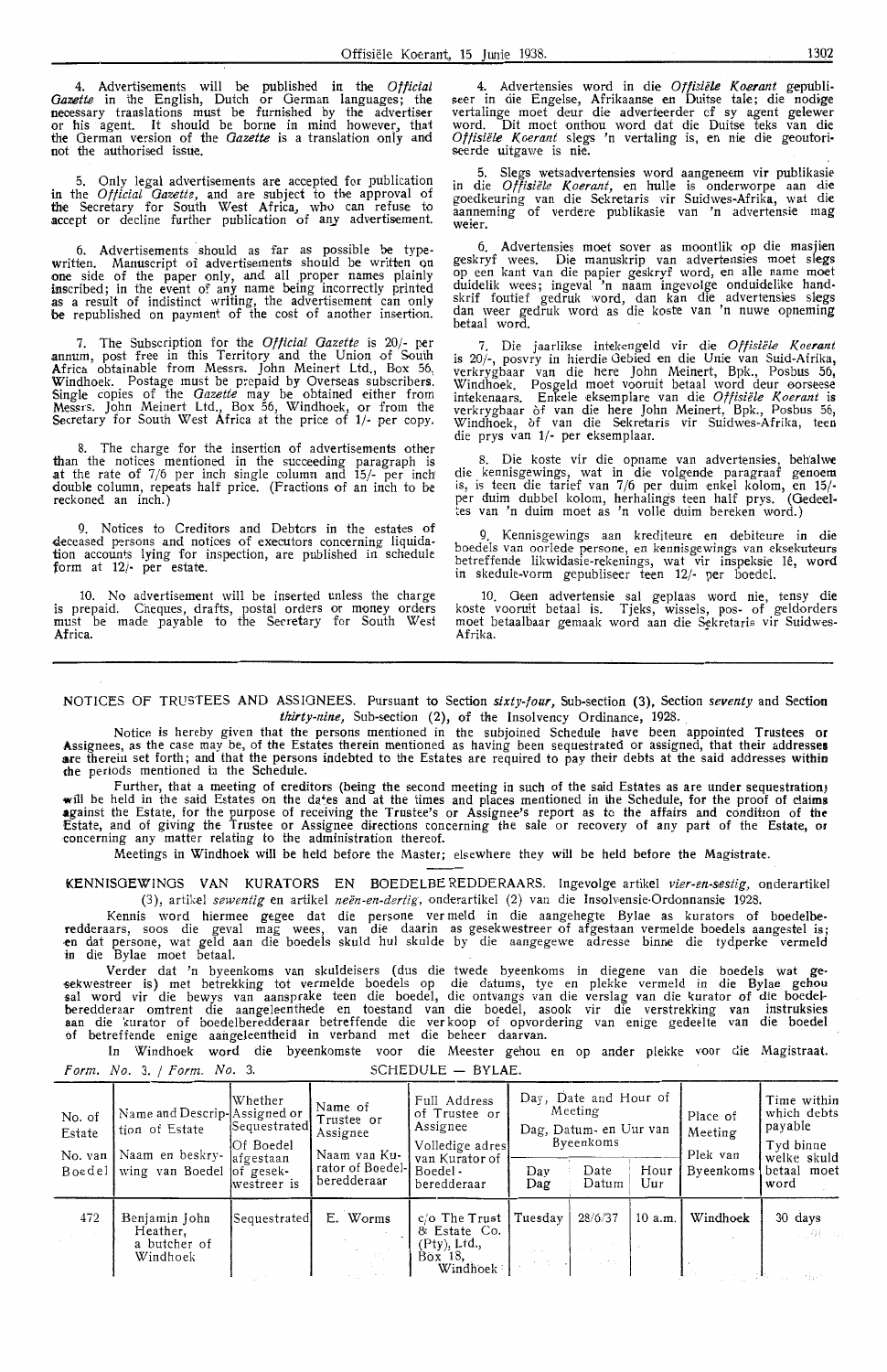NOTICE BY EXECUTORS CONCERNING LIQUIDATION ACCOUNTS LYING FOR INSPECTION: Section 68, Act No. 24 of 1913, as applied to South West Africa.

. Notice is hereby given that copies of the Admtnistration and Distribution Accounts in the Estates specified in the attached Schedule will be open for the inspection of all persons interested therein for a period of 21 days (or longer if specially stated) from the dates specified, or from the date of publication hereof, whichever may be later, and at<br>the Offices of the Master and Magistrate as stated. Should no objection thereto be lodged with the Maste

KENNISGEWING DEUR EKSEKUTEURS BETREFFENDE LIKWIDASIE-REKENINGS TER INSAGE. Artikel 68,<br>Wet No. 24 van 1913, soos toegepas op Suidwes-Afrika. Wet No. 24 van 1913, soos toegepas op Suidwes-Afrika.

Kennisgewing geskied hiermee dat duplikate van die Administrasie- en Distribusierekenings in die boedels vermeld in die navolgende Bylae, ter insage van al die persone, wat daarin belang het, op die kantore van die Meester<br>en die Magistraat, soos vermeld, gedurende 'n tydperk van drie weke (of langer indien spesiaal vermeld) vanaf<br>me

| Estate No.<br>Boedel No. | ESTATE LATE<br>BOEDEL VAN WYLE             | Description of<br>Account<br>Beskrywing van<br>Rekening                               | Date<br>Period<br>Datum<br>Tydperk | Office of the<br>Master<br>Meester | Kantoor van die<br>Magistrate<br>Magistraat | Name and Address of<br>Executor or authoriz. Agent<br>Naam en adres v. eksekuteur<br>of gemagtigde Agent |
|--------------------------|--------------------------------------------|---------------------------------------------------------------------------------------|------------------------------------|------------------------------------|---------------------------------------------|----------------------------------------------------------------------------------------------------------|
| 1816                     | Morris Kootcher                            | First and Final<br>Liquidation and<br>Distrib. Account                                | 21 days<br>from<br>16/6/38         | Windhoek                           |                                             | Ernest Edgar Bone,<br>Executor Testamentary,<br>Acme Buildings, Kaiser<br>Street, Windhoek               |
| 2069                     | Christina Petronella Witt,<br>born Wyngart | First and Final<br>Liquidation and<br>Distrib. Account                                | 15.6/38                            | Windhoek                           | Omaruru                                     | F. H. Waldron,<br>Box 28, Omaruru                                                                        |
| 2094                     | Edith Mary Florence<br>Vermaak             | First and Final<br>Liquidation and<br>Distrib. Account                                | 21 days<br>from<br>20/6/38         | Windhoek                           | Otji-<br>warongo                            | J. R. Vermaak, Box 2,<br>Otiiwarongo                                                                     |
| 2116                     | Hendrik Engelhardt<br>Moller               | Supplementary<br>Account to<br>First and Final<br>Liquidation and<br>Distrib. Account | $21$ days                          | Windhoek                           | Swakop-<br>mund                             | W. B. Riesle, Box 25,<br>Swakopmund                                                                      |
| 2139                     | Estate late Emil August<br>Hermann Knopf   | First and Final<br>Liquidation and<br>Distrib. Account                                | 21 days                            | Windhoek.                          |                                             | E. Worms, Box 18,<br>Windhoek                                                                            |

#### $SCHEDULE - BYLAE.$

#### PUBLIC SALE.

Estate late P. E. M. WACHE.

The undersigned duly instructed thereto by the Executor in the above Estate will offer for sale by Public Auction<br>at KIRIIS WEST — Dist. Keetmanshoop —, on FRIDAY,<br>1st July, '1938, at 11 o'clock sharp in the forenoon —

50 High Grade Karakul Ewes.

6 Karakul Rams (3 full blood).

67 Mixed sheep.

87 Goats.

 $\sim$ 

10 Head Mixed Cattle.

6 Donkies.

Quantity Household *lurniture*, etc., etc.

Terms: CASH.

 $\sim$ 

 $\sim$   $\sim$ 

Further particulars from

M. E. OLIFF,<br>Auctioneer, P.O. Box 38, Keetmanshoop.

#### NOTICE OF INTENTION TO APPLY FOR REHABILITATION.

Notice is hereby given that application will be made<br>on behalf of LUDWIG RECSEY of Mariental, to the High Court of South West Africa at Windhoek on Monday the 8th August, 1938, at 9 o'clock in the formenoon (or so soon thereafter as Counsel can be heard) for his rehabilitation under Section 108 (2) (c) of the Insolvency Ordinance No. 7 of 1928.

#### SHAR & BLOCH,

Attorneys for Applicant.

Winqhoek, 6th June, 1938.

DEEDS REGISTRY ACT, 1918, Section 46, as applied by Proclamation No. 8/1920.

#### APPLICATION FOR REGISTRATION Of CHANGE OF NAME OF FARM.

The following is a copy of an application for the registration of change of name of farm in connection with a Deed of Transfer registered in the Deeds Registry, Windhoek, which has been lodged with me:

#### APPLICATION.

The Registrar of Deeds,

Windhoek.

Sir,<br>I, WILHELM WIESNER, the present owner of certain Farm FRAAIUITZICHT No. 37, situate in the District **of**  Omaruru, in extent 5365 Hectares, 44 Ares and 91 Square Metres, by Deed of Transfer No. 134/1935 dated the 9th of September, 1935, hereby beg to make application to have the name "FRAAIUITZICHT" changed to its former name, namely "OTJUA", and for the necessary entries of such change to be made in the Deeds Office Records.

**WILHELM WIESNER.** 

c/o Messrs. Lorentz & Bone,

Acme Buildings, Kaiser Sfr., P.O. Box 85, Windhoek, this 3rd of May, 1938.

All persons having any objections to the application are hereby required to lodge the same, in writing, with me at my office in Windhoek on or before the 22nd day of June, 1938.

#### H. F. DOWLING,

Registrar of Deeds.

Deeds Registry, Windhoek,

6th day of May, 1938.